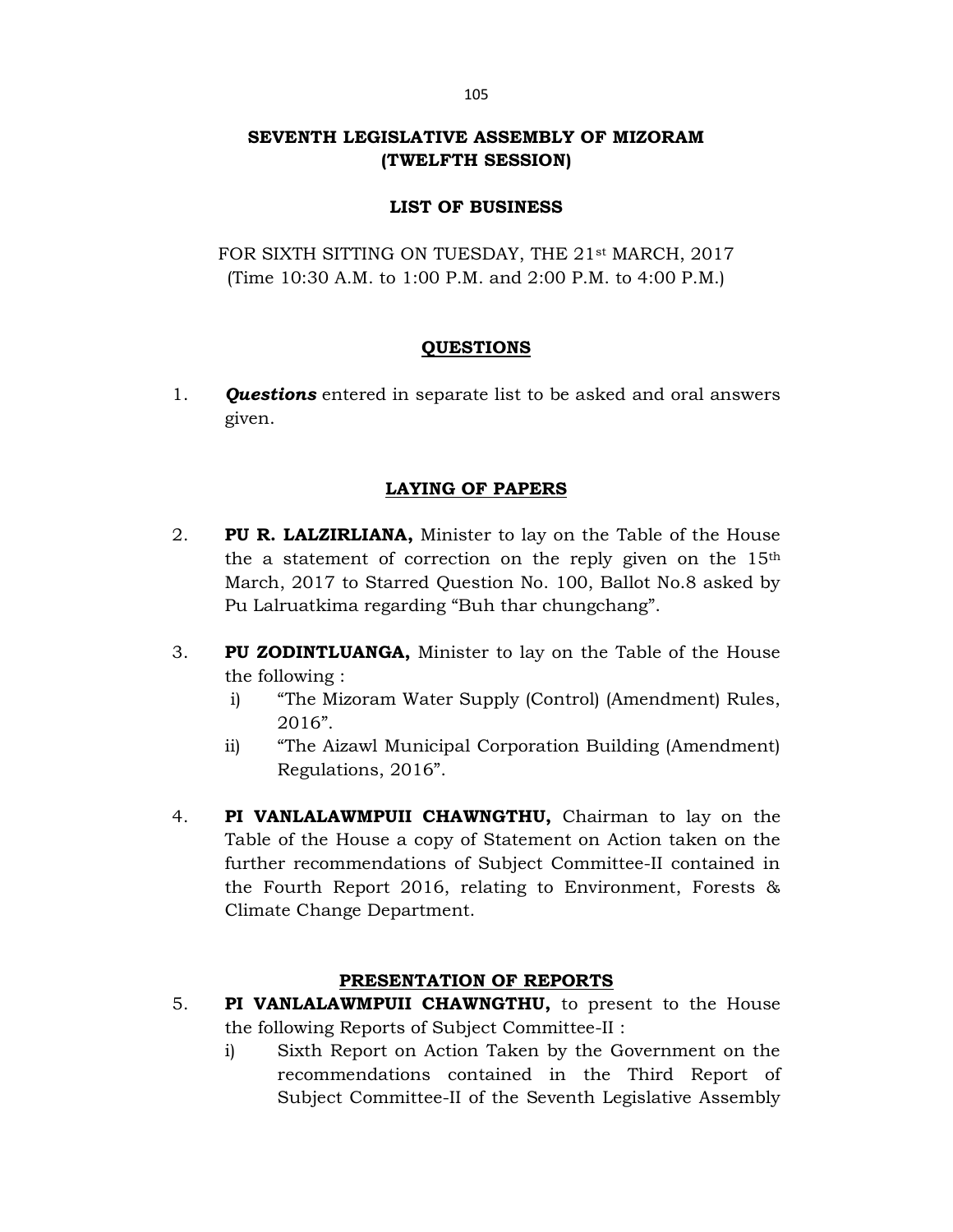of Mizoram relating to Border Area Development Programme under Rural Development Department.

- ii) Seventh Report on Action Taken by the Government on the recommendations contained in the Second Report of Subject Committee-II of the Seventh Legislative Assembly of Mizoram relating to Tlawva Small Hydel Project under Power & Electricity Department.
- iii) Eighth Report on Action Taken by the Government on the recommendations contained in the Fifth Report of Subject Committee-II of the Seventh Legislative Assembly of Mizoram relating to Mizoram Houses (New Delhi, Kolkata, Guwahati) under General Administration Department.

### FINANCIAL BUSINESS

# 6. GENERAL DISCUSSION ON THE ANNUAL BUDGET FOR THE YEAR 2017-2018.

……

 General Discussion on the Budget for the year 2017-2018 (to be concluded).

> NGURTHANZUALA Secretary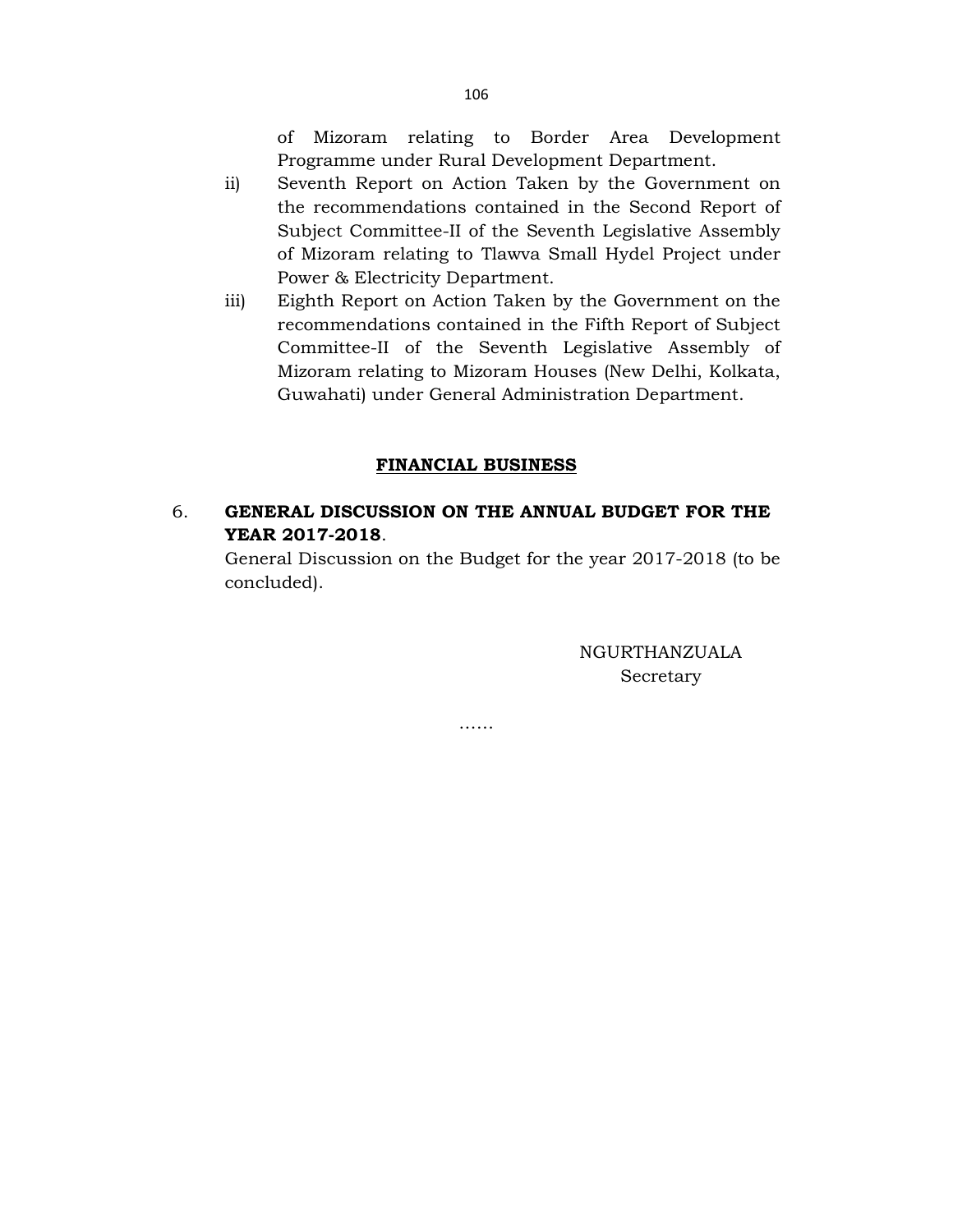SPEAKER : "He who is kind to the poor lends to the Lord, and he will reward him for what he has done."

Proverbs 19:17

 We shall now move to Question Hour. Let us call upon Er. Lalrinawma to ask Starred Question No. 44.

Er. LALRINAWMA : Thank you, Pu Speaker. Starred Question No. 44. Will the Hon. Minister for Health & Family Welfare be pleased to state: -

- a) Number of families registered under Mizoram Health Care Scheme;
- b) Number of patients enjoying the scheme during 2015-2016.

SPEAKER : The Hon. Minister concerned may answer.

PU LAL THANZARA, MINISTER: Pu Speaker, the answer is as follows:

- a) The number of families registered under Mizoram Health Care Scheme during 2015-2016 is 1,15,221.
- b) 5258 patients have been given assistance under this scheme during 2015-2016 which incurred an expenditure of ₹12,80,26,231/-.

SPEAKER : Supplementary Questions.

Er. LALRINAWMA : Pu Speaker, we have learned that the Health Care rate is very low as it is made in 2008. Is there any proposal for its revision?

 Secondly, payment of Bill under the Health Care is made at an interval of around 4 months. Will it be possible to pay more frequently?

 Thirdly, is not it more appropriate not to club the Health Care scheme and RSBY scheme together?

SPEAKER : Another Supplementary Question from Pu Ruatkima and then Pu Pianmawia.

PU LALRUATKIMA : Thank you, Pu Speaker. How much and when was the fund for Mizoram Health Care Scheme borrowed from Asian Development Bank? What is the rate of interest and how is it proposed to repay the sum borrowed?

PU R.L. PIANMAWIA : Pu Speaker, Is there any corruption being involved at the ministry level on Health Care Scheme? And, there are certain cases when some patients having smart card could not get medical bill in some Hospitals. Could the problem be solved?

PU S. LALDINGLIANA : Pu Speaker, we are now having a debt of around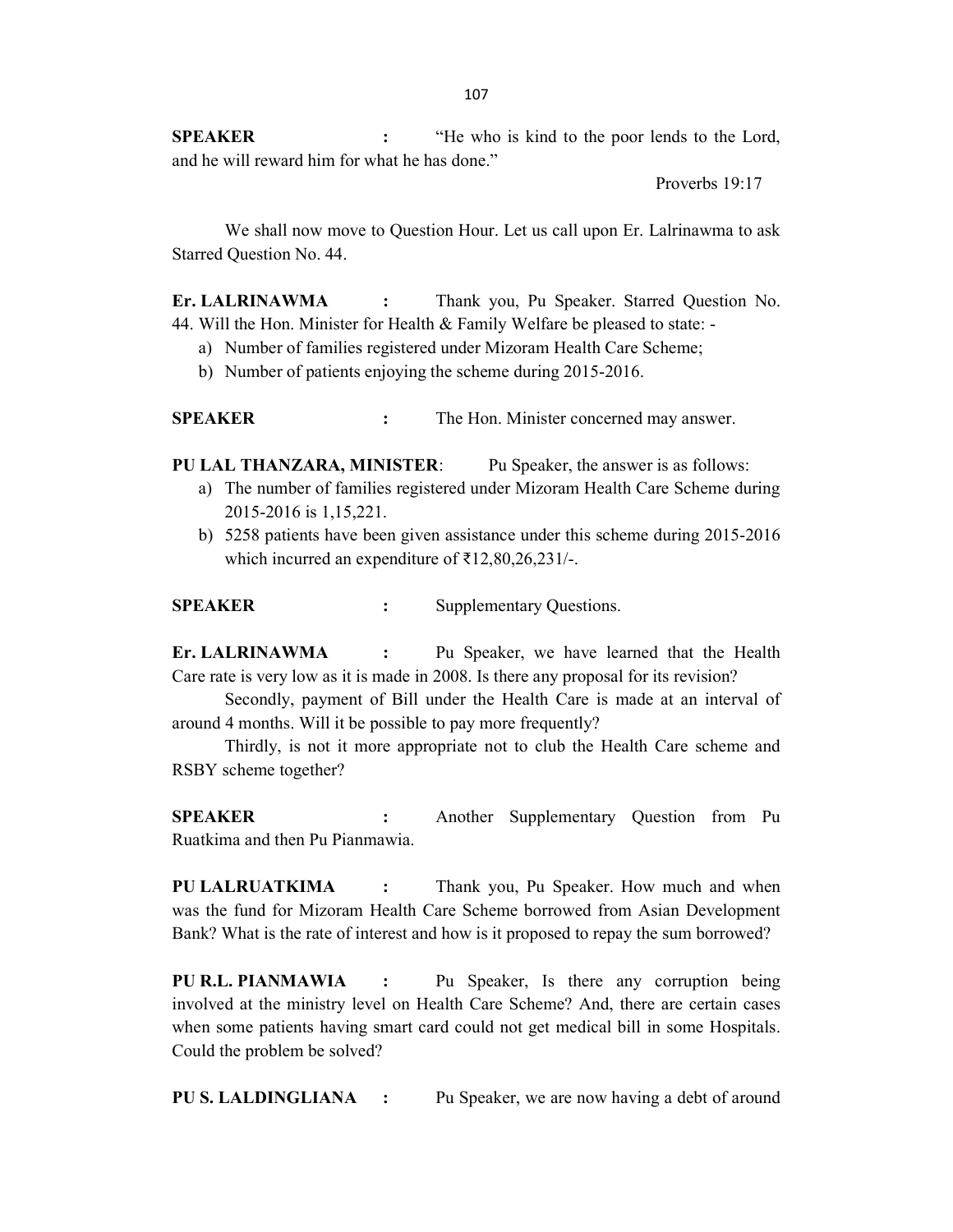₹1 crore at TATA Hospital, Mumbai. I was informed that we may continue to enjoy credit facility if our debt has been paid. Could this remaining debt be paid?

SPEAKER : The Hon. Minister may now answer.

PU LAL THANZARA, MINISTER: Pu Speaker, regarding Er. Rinawma's question, we have a very limit financial resource under Health Care scheme. The package rate is also made in 2008. If this rate is not used, we could face huge financial problem and we therefore have no choice but to continue at the current rate. The government has made every possible effort so that the rate could be increased.

 I am not sure about Pu Ruatkima's question at the moment, it will be intimated later.

 Regarding Pu Piana's question, there is no corruption being practiced under Health Care Scheme as far as my knowledge is concern. The limited number of bills in some hospitals is due to limited bed reservation for RSBY patients. The bills will be paid sooner if the Hospitals sent it earlier.

 Regarding Pu Dinga's question, it requires some discussions with Finance Department. It will be taken into consideration.

SPEAKER : Let us now take Starred Question No. 45 from Pi Vanlalawmpuii Chawngthu.

PI VANLALAWMPUII CHAWNGTHU: Thank you, Pu Speaker. Starred Question No. 45.

Will the Hon. Minister for Health & Family Welfare be pleased to state: -Whether it is possible to post a doctor at East Lungdar PHC sooner? Thank you.

SPEAKER : The Hon. Minister concerned may answer.

PU LAL THANZARA, MINISTER: Pu Speaker, due to shortage of doctors, it is not possible to post a Doctor at East Lungdar PHC at the moment. We have availed the permission to recruit 26 new Medical Officers yesterday. As soon as this new recruitment is completed, it is likely that Doctor could be posted at East Lungdar PHC.

SPEAKER : Let us call upon Dr. K. Beichhua to ask Starred Question No. 46.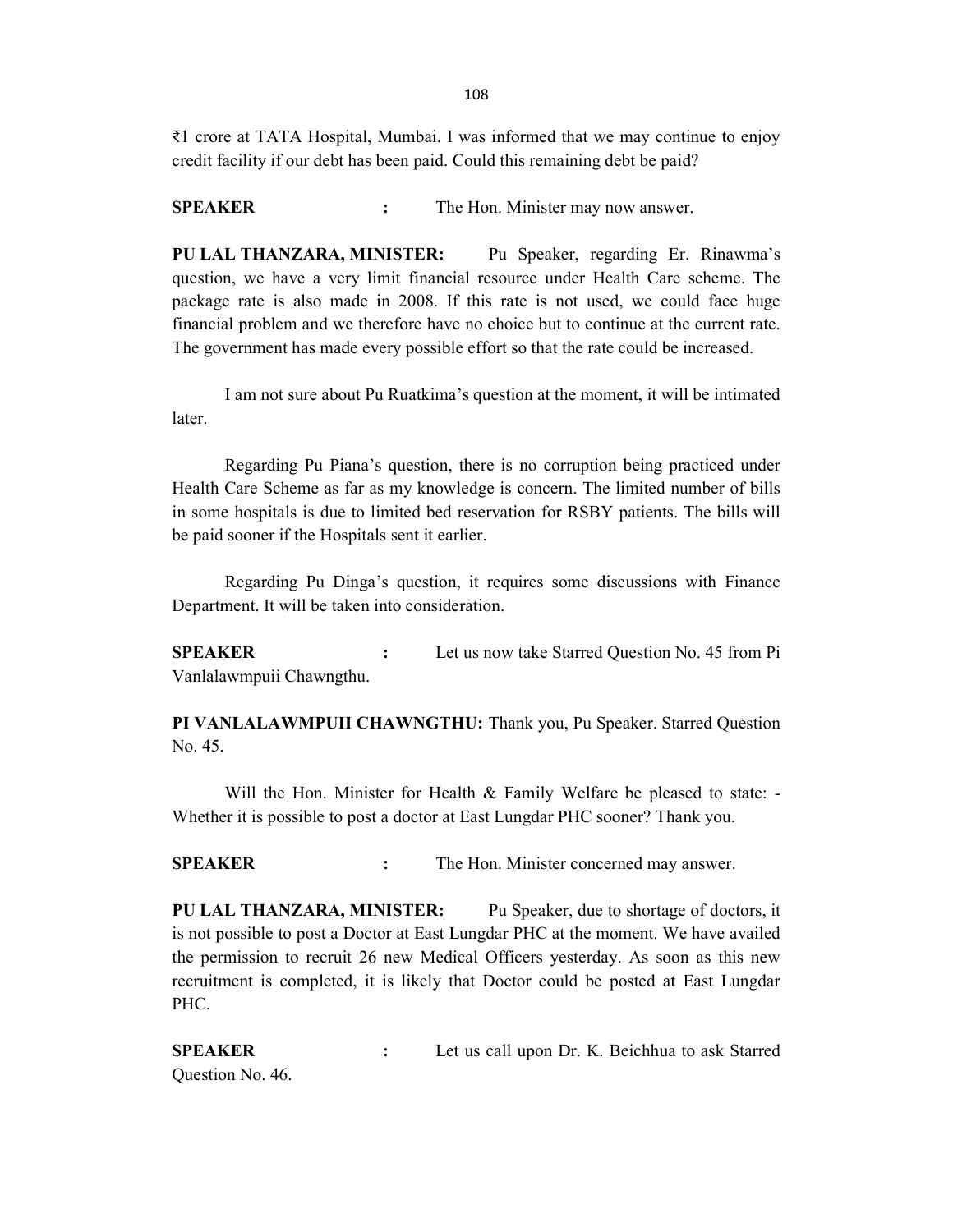Dr. K. BEICHHUA : Thank you, Pu Speaker. Starred Question No. 46. Will the Hon. Minister for Health & Family Welfare be pleased to state: -

- a) The status of physical and financial achievement of the ongoing construction work of General Nursing Midwifery (GNM) School at Siaha;
- b) The estimate amount for the construction of this school;
- c) The amount of fund which had been received from the Central Government and the amount released to the contractor;
- d) Name of the contractor.

SPEAKER : The Hon. Minister concerned, Pu Lal Thanzara may answer.

PU LAL THANZARA, MINISTER: Pu Speaker, the answer to to Starred Question No. 46 is: -

- a) The Physical Achievement is 50% and the Financial Achievement is also 50%.
- b) The estimate amount for construction of Siaha General Nursing Midwifery (GNM) building is ₹10 crore including the state matching share of 15%.
- c) So far, we have received  $\text{₹}4,25,00,000$  as the first installment and another ₹2,50,75,000 in January 2017 as a second installment. ₹3,10,68,885 has been released to the contractor.
- d) The contractor is Pu Lalparmawia of Chanmari, Aizawl.

SPEAKER : Supplementary question from Dr. K. Beichhua.

Dr. K. BEICHHUA : Pu Speaker, we are pleased at the development of Siaha Hospital. However, the said construction work has been going on for around five years now. How many times was the contract extended till date? What is the expected time for its completion?

SPEAKER : Pu Rinawma may also ask.

Er. LALRINAWMA : Pu Speaker, I have a doubt on how Health Deptt. could undertake this work which worth  $\bar{\tau}10$  crore as it is against the Delegation of Financial Power issued by Finance Department. I would like to ask if this is violation of Financial Rule.

SPEAKER : The Hon. Minister concerned may answer.

PU LAL THANZARA, MINISTER: Regarding Er. Lalrinawma's question, it is undertaken by Health Department as the project is of the National Health Mission.

 I could not answer Dr. K. Beichhua's question at the moment. It will be intimated later.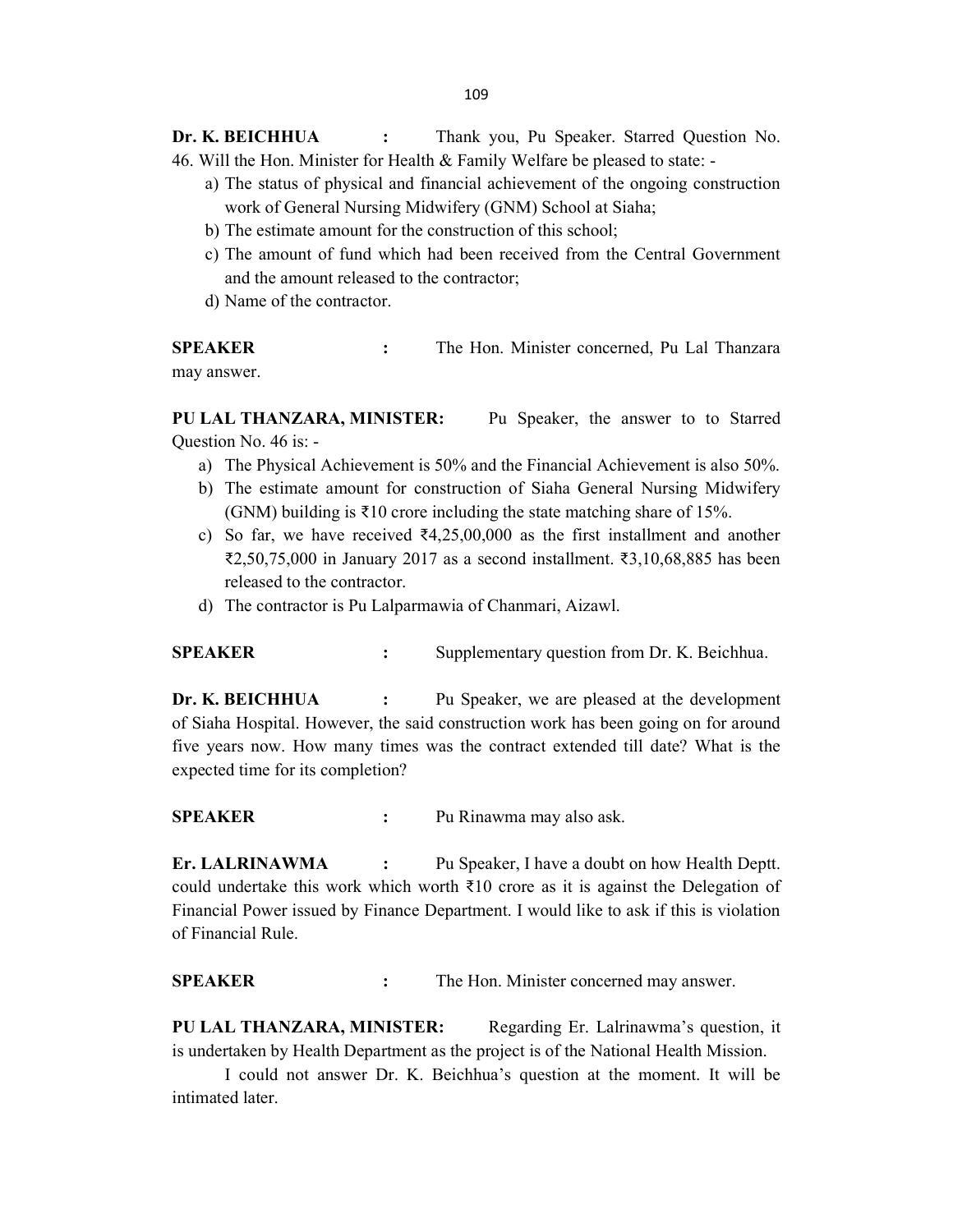SPEAKER : Dr. Ngurdingliana may now ask Starred Question No. 47.

Dr. NGURDINGLIANA : Thank you, Pu Speaker. Starred Question No. 47. Will the Hon. Minister for Tourism Department be pleased to state: -

 For what purpose the Govt. is planning to use Vanzau Tourist Resort which is constructed at the cost of 4.197 crore and has been left unutilized for nearly five years?

SPEAKER : The Hon. Minister concerned, Pu John Rotluangliana may give the answer.

PU JOHN ROTLUANGLIANA, MINISTER: Pu Speaker, the answer is: - Vanzau Tourist Resort could not be inaugurated as yet due to unavailability of fund for furnishing. The Product Development for Destination & Circuit had been stopped with the delinked of Tourism Deptt. by the Central Govt. whereas the second installment is being awaited; we are making all possible efforts so that it is released immediately. We have also applied for fund to the Mizoram Planning Commission and inauguration will soon be done when fund is made available.

SPEAKER : Supplementary Question from Pu K. Lalrinthanga.

PU K. LALRINTHANGA : Pu Speaker, we also have a Tourist Spot at Serlui B Hydel Project which remain not inaugurated; yet, a receptionist staff is posted there. I would like to ask how this matter is administered.

SPEAKER : The Hon. Minister may give the answer.

PU JOHN ROTLUANGLIANA, MINISTER: Pu Speaker, yes, it is not yet inaugurated. However, there are certain things which need to be taken care and a receptionist is thus posted on MR basis.

SPEAKER : We shall now move on to Starred Question No. 48 to be asked by Pu K. Sangthuama, the Hon. MLA.

PU K. SANGTHUAMA : Thank you, Pu Speaker. Starred Question No. 48. Will the Hon. Minister for Home Department be pleased to state: -

 Whether there is a proposal for reconstruction of Sairang Police Station (Thana) and staff quarter buildings.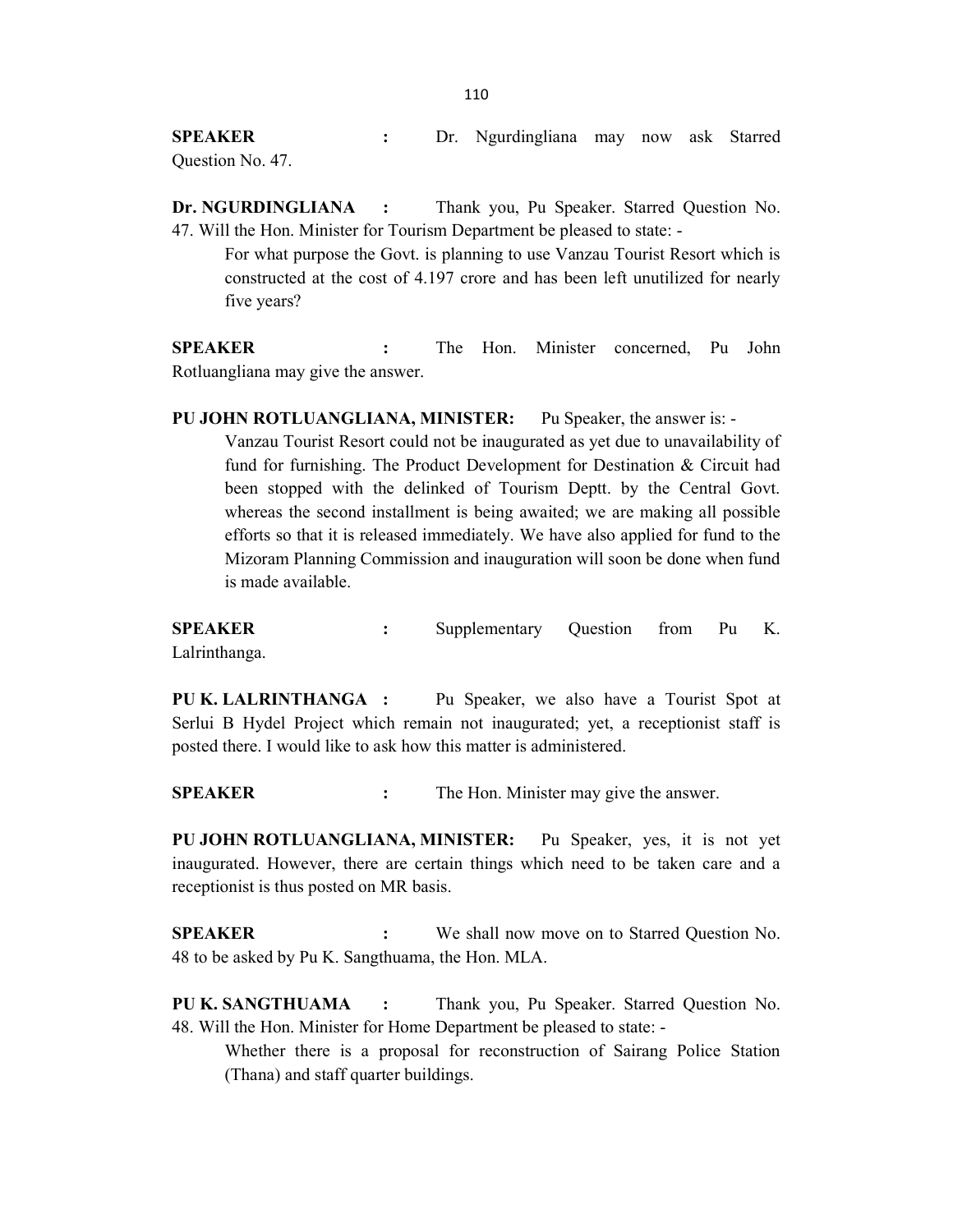SPEAKER : The Hon. Minister concerned may answer.

PU R. LALZIRLIANA, MINISTER: Thank you, Pu Speaker. The answer is: At present, there is no proposal for reconstruction of Sairang Police Station (Thana) and Quarters buildings.

SPEAKER : Supplementary Question.

PU K. SANGTHUAMA : Pu Speaker, I have mentioned several times that the buildings of Sairang Police Station and staff quarters are very old. Could the Hon. Home Minister assure us for its reconstruction?

SPEAKER : Supplementary Question from Pu Chalrosanga Ralte.

PU CHALROSANGA RALTE: Pu Speaker, we have learned that there is a proposal for establishment of Police Station at Lunglei. There are also some works which have been stopped at the moment. May the Hon. Minister state the reasons?

SPEAKER : Pu R.L. Pianmawia may also ask.

PU R.L. PIANMAWIA : Thank you, Pu Speaker. Will it be possible to provide Xerox Machine to Police Stations?

SPEAKER : Pu S. Laldingliana.

PU S. LALDINGLIANA : In my constituency, Pu Speaker, there are 11 villages beyond Hrangchalkawn which have no Police Beat Post or Police Outpost within the area. I would like to ask the Hon. Minister if it is possible to establish a Police Beat Post or Outpost at Tawi South or Thingfal or wherever convenient within this area.

SPEAKER : Let us now call upon the Hon. Minister to answer them.

R. LALZIRLIANA, MINISTER: Regarding reconstruction of Sairang Police Station as pointed out by Pu K. Sangthuama, it is our desire as well. However, it is not possible at the moment due to financial problem; it will be given priority as per availability of funds.

 It is correct that, as mentioned by Pu Chalrosanga, there is a proposal for construction of new building of Lunglei Police Station as some works have been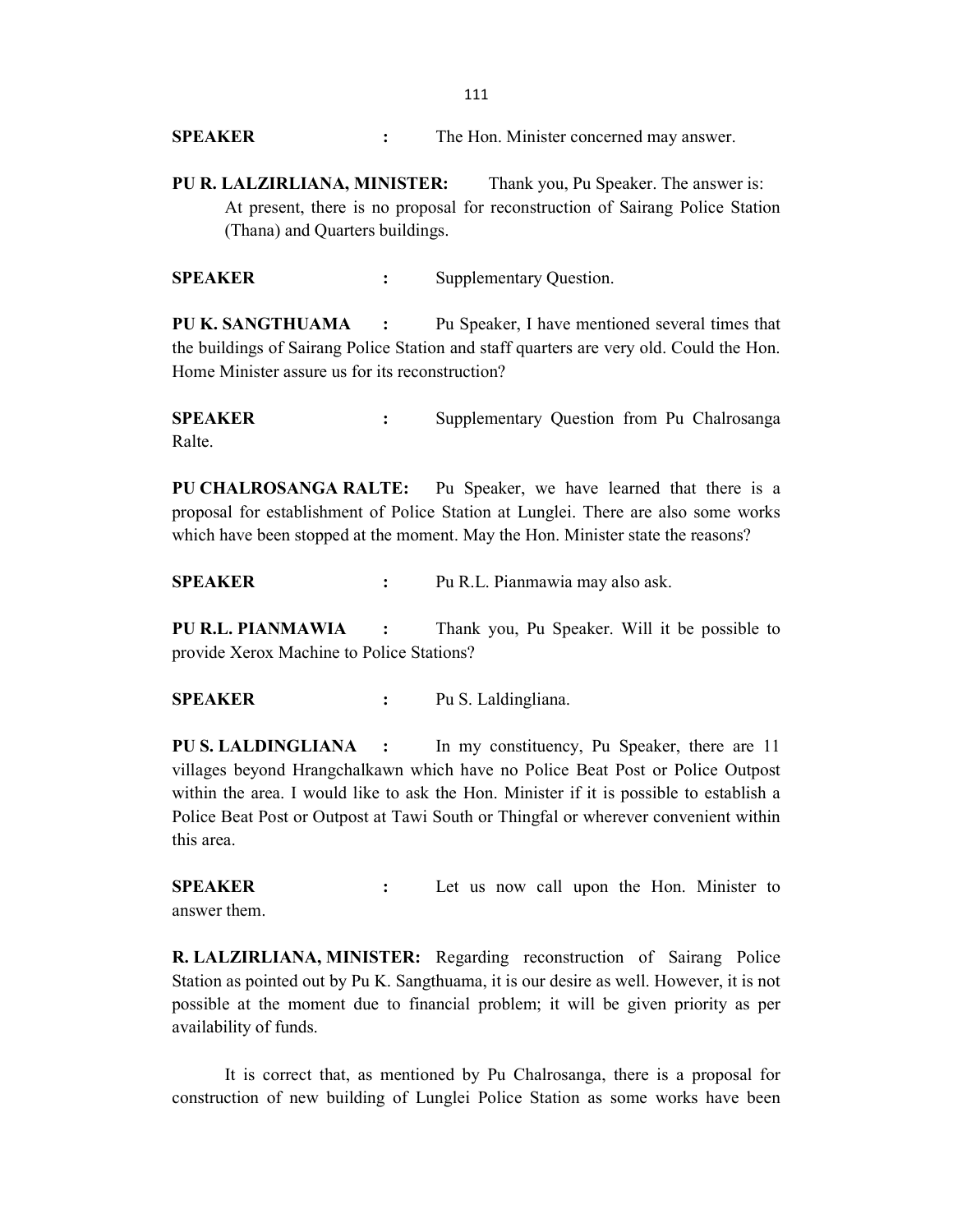started. However, it could not be continued due to objection from some NGOs there. Therefore, it is decided that the place may be used as a public point while it is still under Police Department. If the fund has to be transferred, it is decided that Siaha Police Station should be reconstructed.

 Regarding Pu Pianmawia's question, we will look into it as necessary steps being taken by the department.

 It is a valid argument which has been made by Pu S. Laldingliana. It is very desirable to establish new Police Outpost within his constituency. However, there are certain things which should be done first like creation of new posts which is very difficult at the present condition. There are also many vacant posts within the department which leads to shortage of manpower. Therefore, it is my answer that it is difficult at the moment.

**SPEAKER** : Let us now call upon Pu Lalthanliana to ask Starred Question No. 49.

PU LALTHANLIANA : Thank you, Pu Speaker. Starred Question No. 49. Will the Hon. Minister for Social Welfare Department be pleased to state: -

- a) If there is any proposal for renovation of Anganwadi Building;
- b) And, whether there is a proposal for free water supply to the Anganwadi centres?

SPEAKER : The hon. Minister concerned Pu PC. Lalthanliana may give the answer.

PU P.C. LALTHANLIANA, MINISTER: Pu Speaker, the answer is:

- a) Yes, there is.
- b) No, there is no proposal at the moment.

SPEAKER : Supplementary Question.

PU LALTHANLIANA : Pu Speaker, is it possible to mention the location which has been proposed for renovation?

SPEAKER : The Hon. Minister to answer.

PU P.C. LALTHANLIANA, MINISTER: Pu Speaker, the exact location could not be given as yet. However, 703 Anganwadi centres are being proposed for renovation as the proposal has already been submitted to the central government with photographs.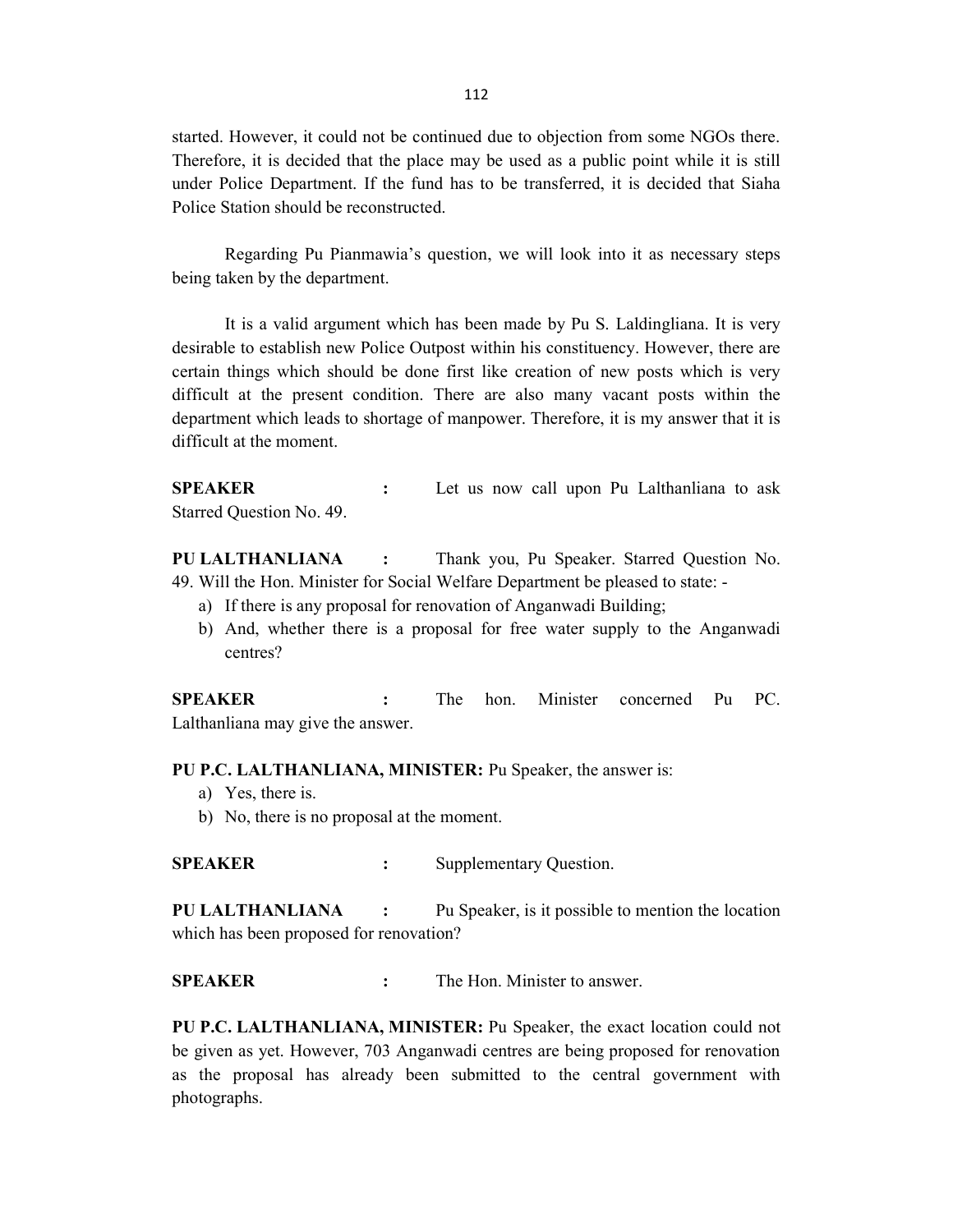SPEAKER : Pu Nihar Kanti.

PU NIHAR KANTI CHAKMA: Pu Speaker, there are some Anganwadi centres within my constituency without proper buildings. Is it possible to build new building for such centres? Thank you.

SPEAKER : The Hon. Minister may answer.

PU P.C. LALTHANLIANA, MINISTER: Pu Speaker, we have availed fund for construction of 250 Nos. centres. There is a new convergence scheme with RD Department adopted by central government in which ₹171 lakh has been released from central Rural Department;  $\overline{\xi}2$  lakh each will be provided from ICDS in every centre. All the centres without buildings will be provided as per availability of sanction.

**SPEAKER** : We shall now go to Starred Question No. 50 to be asked by Pu Lalruatkima.

PU LALRUATKIMA : Thank you, Pu Speaker. Starred Question No. 50. Will the Hon. Minister for Home Department be pleased to state: -

SPEAKER : Let us call upon Pu Zodintluanga to answer.

PU ZODINTLUANGA, MINISTER: Pu Speaker, the answer is as follows: - Construction of Aizawl Convention Centre is underway at the old location of Circuit House. It is funded under Special Plan assistance 2014-2015. The estimate amount is ₹2499.99 lakh. The contractor is selected through tender and Class-I contractor, Pu P. Lalbiaka, Luangmual is selected. It is expected to be completed by April, 2019.

SPEAKER : Supplementary Question from Pu Lalruatkima.

PU LALRUATKIMA : Pu Speaker, due to construction of this Convention Centre, it is learned that the Bible House which is next to the site has to be dismantled. Will the Bible House be compensated? What plan has been had by the government to this concern?

SPEAKER : Pu R.L. Pianmawia.

PU R.L. PIANMAWIA : Pu Speaker, besides this Convention Centre, is there any proposal for construction of other public meeting place?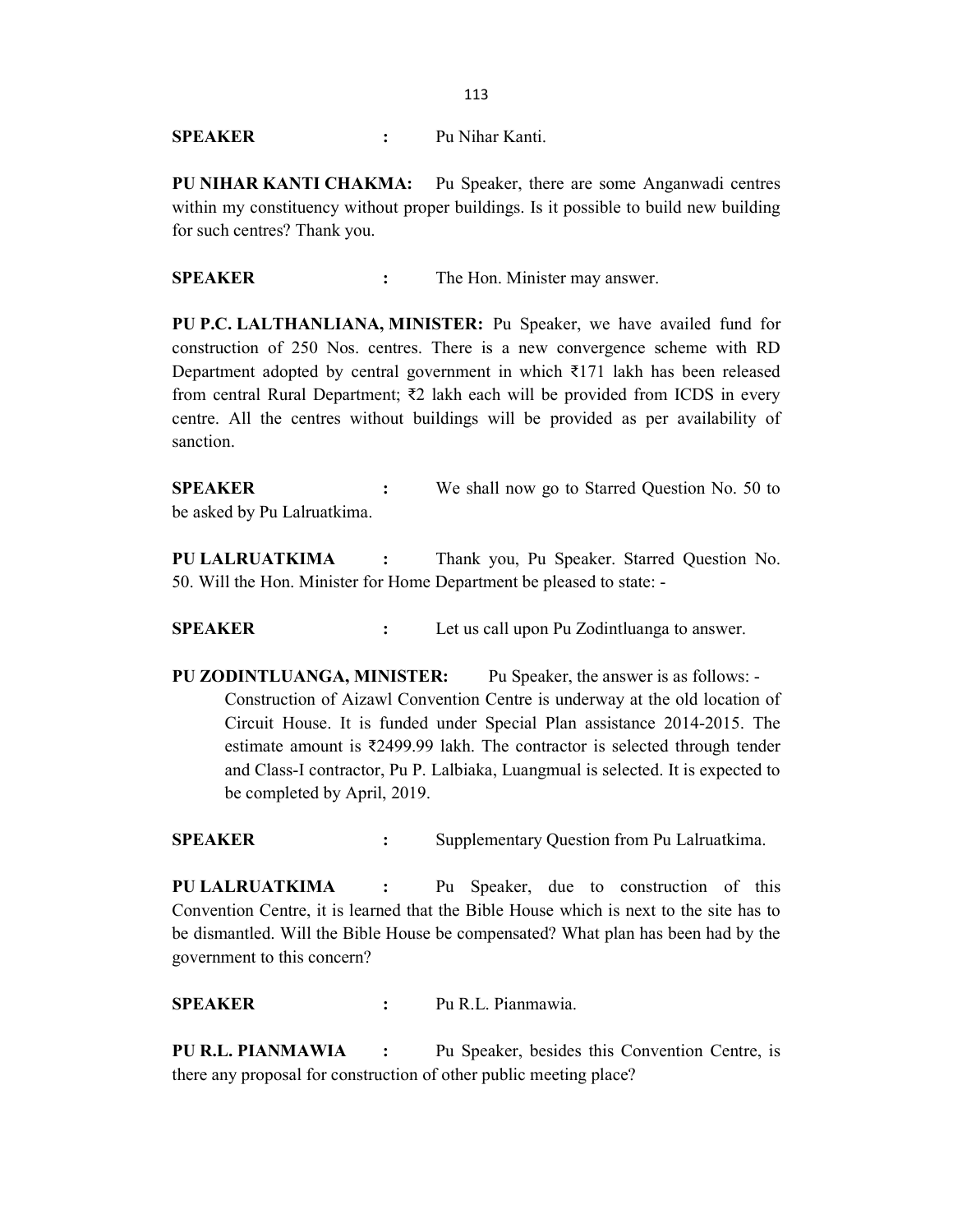| <b>SPEAKER</b>                     | Pu K. Sangthuama may also ask his question.     |
|------------------------------------|-------------------------------------------------|
| PU K. SANGTHUAMA :<br>Vanapa Hall? | Pu Speaker, is there any plan for renovation of |
| <b>SPEAKER</b><br>answer           | Let us now call upon the Hon. Minister to       |

PU ZODINTLUANGA, MINISTER: Pu Speaker, the said Convention centre is proposed to cope with the problems we face from time to time. We have no proper places to camp VVIP when they came to our state. This centre will be equipped with presidential suite for VVIPs; it will have VIP rooms, deluxe rooms, meeting rooms, auditorium and dormitory. As mentioned by Pu Ruatkima, it is unfortunately that the Bible House which is located next to the construction site has to be terminated. The government is taking all necessary steps for another location for reconstruction of Bible House.

 Pu Speaker, regarding Pu R.L. Pianmawia's question, the government is planning for the construction of such public meeting place yet the exact location is not decided. Fund for its construction is also allocated under NEDP.

 Regarding Pu K. Sangthuama's question, as far as my knowledge, funds had been allocated for renovation of Vanapa Hall.

PU LAL THANHAWLA, CHIEF MINISTER: Pu Speaker, I would like to add some words in this regard. It is believed that Vanapa Hall may not be safe anymore and also a little old fashioned. We search for a place to construct Convention Centre. However, it is very difficult to find appropriate place for that. At last, we decided to build at the present construction site.

 It is not known whether the collapse of Bible House is due to the construction of Convention Centre. However, the government takes initiative as it is an important place for the state. We have plans to give a good site to build a new Bible House.

SPEAKER : Let us now call upon Er. Lalrinawma to ask Starred Question No. 51.

Er. LALRINAWMA : Thank you, Pu Speaker. Starred Question No. 51. Will the Hon. Minister for Fisheries Department be pleased to state: -

- a) How many times Fish mela was organized during 2016-2017 by the Fisheries Department;
- b) How many quintals of fish were bought from Mizoram Fish farmers for the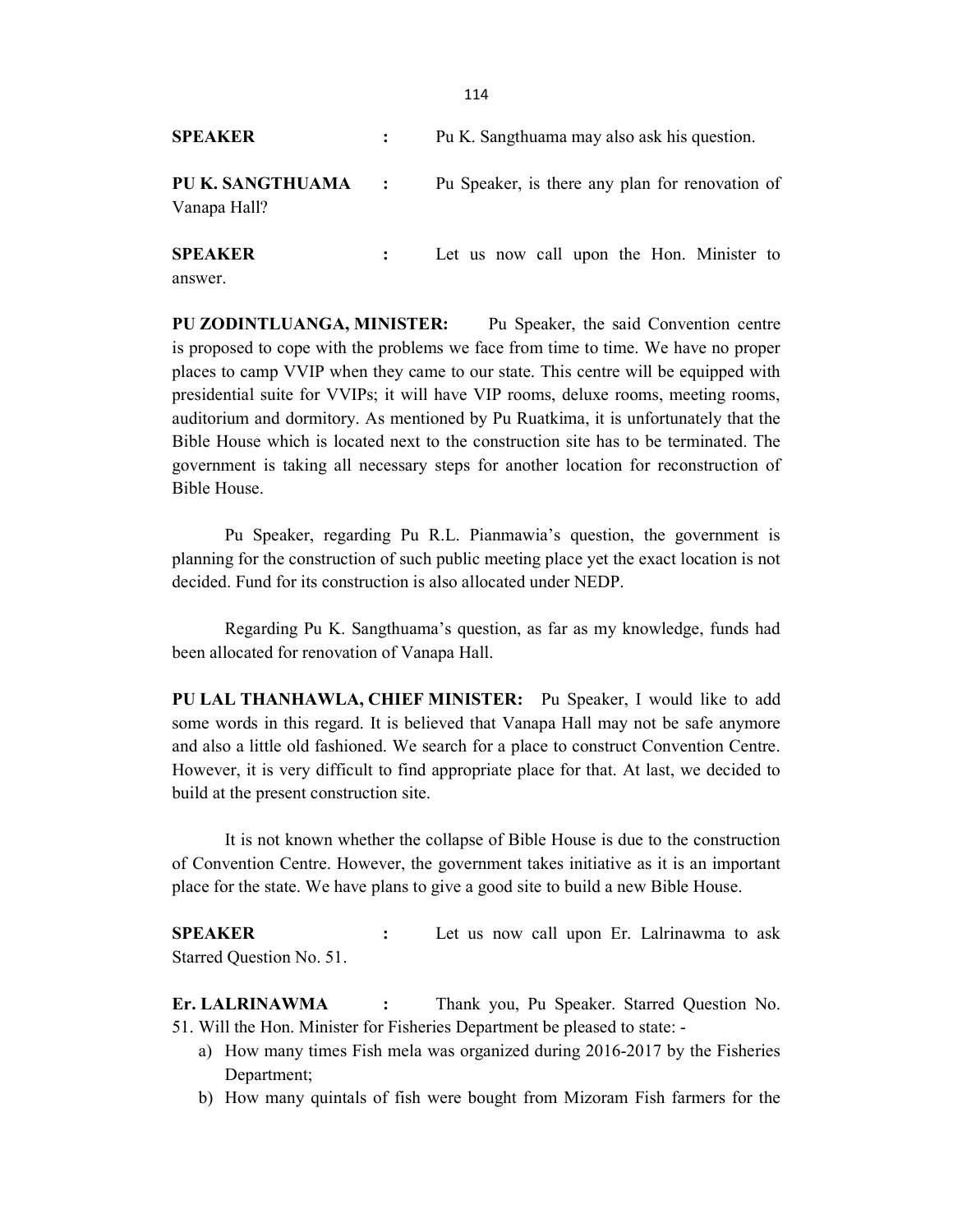fish mela? What is the total cost for the purchase of such fishes?

SPEAKER : The Hon. Minister concerned Pu B.D. Chakma may answer.

PU B.D. CHAKMA : Pu Speaker, the answer is: -

- a) Fish mela was organized once.
- b) 37.1 quintal of fish was bought from Mizoram fish farmers at the cost of ₹6,47,675/-.

SPEAKER : Supplementary Question from Er. Lalrinawma.

Er. LALRINAWMA : Thank you, Pu Speaker. How much was allocated for this purpose? How much is the actual expenditure? Could they found such an amount of fish from Mizoram?

SPEAKER : Lt. Col. Z.S. Zuala.

Lt. Col. Z.S. ZUALA : Pu Speaker, there is a rumour that formalin is used to preserve fish imported from outside the state. Is there any prove that this is false?

SPEAKER : Let us now call upon the Hon. Minister concerned.

PU B.D. CHAKMA, MINISTER: Pu Speaker, the amount allocated for fish mela is ₹25 lakh which is the same as its expenditure. The fund for this purpose was availed from National Fisheries Development Board. No use of formalin was seen nor complain was received in Mizoram regarding use of formalin in the preservation of fish in Mizoram till date.

PU LALRUATKIMA : Pu Speaker, it means that fish was bought ₹170 per kg from the farmers. At what rate per kg was it sold? I found the expenditure was too much for organising fish mela. Could the general expenditure be highlighted?

Er. LALRINAWMA : Pu Speaker, one of my previous question that if they get sufficient supply of fish from Mizoram is not answered.

SPEAKER : The Hon. Minister concerned may answer.

PU B.D. CHAKMA, MINISTER: Pu Speaker, there are some risks involved as fish is a perishable goods. We did not sell huge amount in the first day. However, we have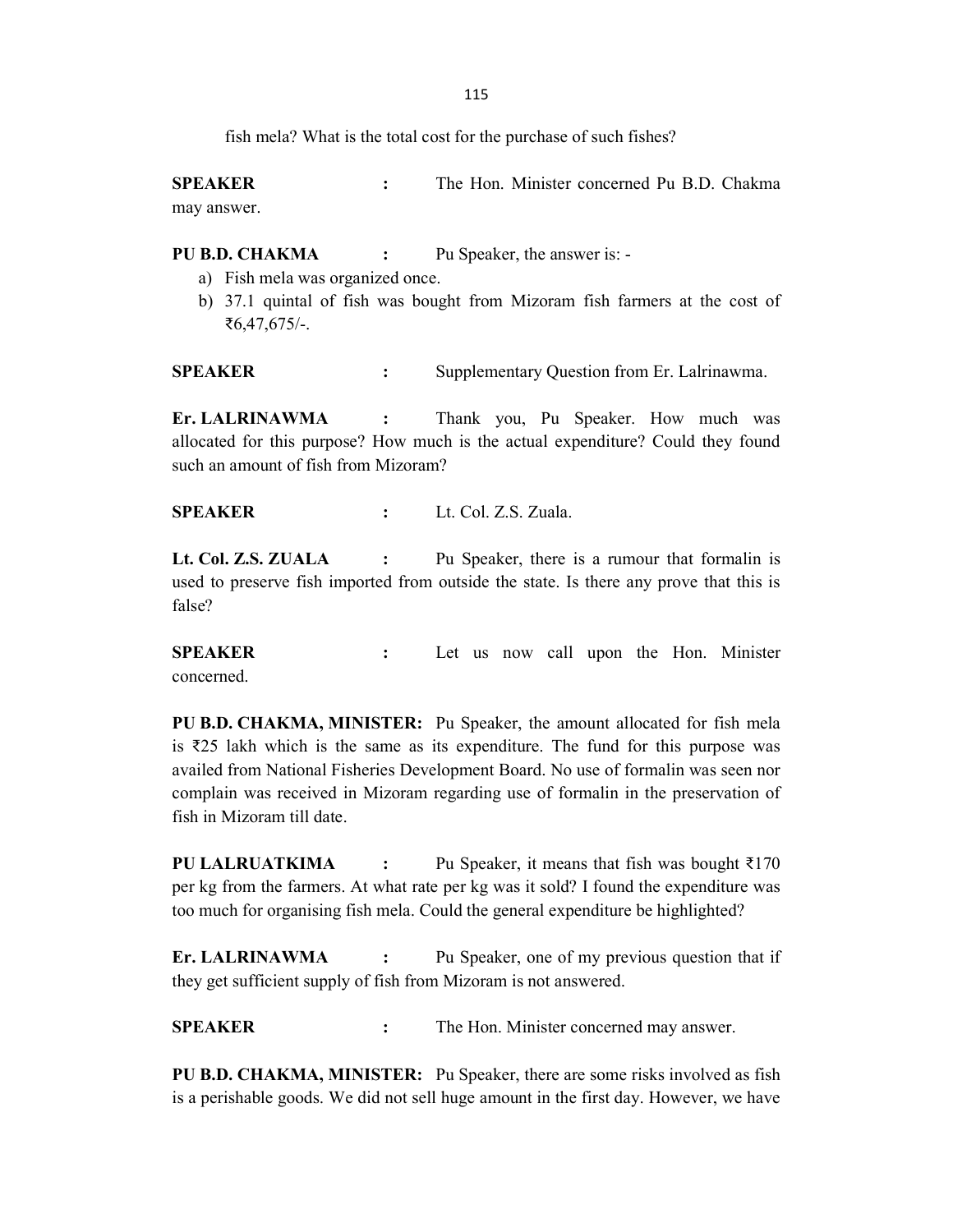116

no other shortage other than that in the second day and the third day.

Regarding the rate, it is bought at the rate of ₹175 per kg from Mamit and Kolasib and sold at  $\overline{5150}$  per kg. We know that it is a loss from the part of the department. It is a matter of subsidy so as to encourage the fish farmers which we regarded as an achievement of the department.

 It is too much to spend ₹25 lakh for a day. However, it has to be noted that the mela was held for three days. Thank you, Pu Speaker.

SPEAKER : Let us now call upon Dr. K. Beichhua to ask Starred Question No. 52.

Dr. K. BEICHHUA : Thank you Pu Speaker. Starred Question No. 52. Will the Hon. Minister for Health & Family Welfare Department be pleased to state: -

- a) If the government signed an MoU to provide cheaper cost for treatment of Hepatitis 'C',
- b) The cost of full course of Hepatitis 'C' treatment at Aizawl Civil Hospital.

### SPEAKER : The Hon. Minister concerned may answer.

### PU LAL THANZARA, MINISTER: Pu Speaker, the answer is: as follows:

a) Yes, it has.

b) No cost is needed for those who enrolled under Health Care Scheme.

SPEAKER : Supplementary Question from Dr. K. Beichhua.

Dr. K. BEICHHUA : Pu Speaker, firstly I would like to ask with which company the MoU was signed.

Secondly, is there any assistance for hepatitis 'C' patients who are not registered under Health Care Scheme?

SPEAKER : Pu Lalruatkima.

PU LALRUATKIMA : Pu Speaker, is the name of Aizawl Civil Hospital changed to District Hospital, Aizawl? If so, when and why was it renamed?

SPEAKER : Er. Lalrinawma.

Er. LALRINAWMA : Pu Speaker, can free treatment for Hepatitis B also provided?

SPEAKER : Pu R.L. Pianmawia.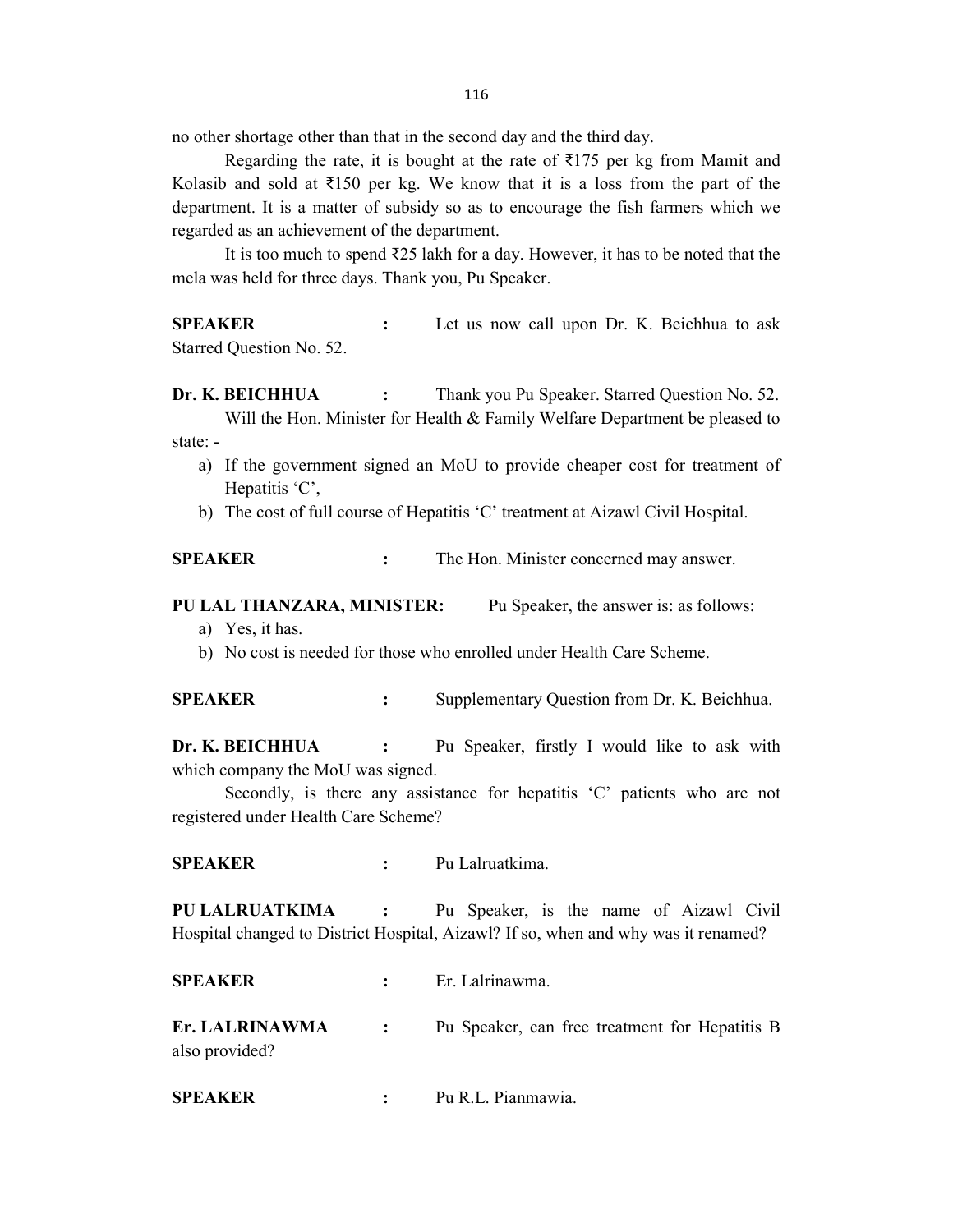PU R.L. PIANMAWIA : Pu Speaker, what step has been taken so far for development of Aizawl Civil Hospital?

SPEAKER : The Hon. Minister may now answer.

PU LAL THANZARA, MINISTER: Pu Speaker, the party which we signed MoU with for the treatment of Hepatitis C is Maylan Laboratories Limited, Bangalore which is done without tender. The MoU is signed for a period of six months. Meanwhile, I am not sure if free treatment scheme could be enjoyed for those who are not registered under Health Care Scheme.

 Aizawl Civil Hospital is renamed as Aizawl District Hospital since February, 2016. This is done for administrative purposes and also as per convenience with the establishment of Medical College.

 Regarding the question raised by Er. Lalrinawma, I am not sure if there is a provision for Hepatitis B treatment. It will be intimated later.

 Regarding Pu R.L. Pianmawia's question, funds are allocated for renovation and upgradation for not only Aizawl Civil Hospital but also all District Hospitals under NEDP. There is a proposal for procurement of more advanced equipments soon.

 With your permission, Pu Speaker, I would like to add that I am really thankful to Dr. K. Beichhua for his efforts and attention for the betterment of our department. As a medical practitioner himself, he even carried out an operation within his constituency at the absence of the doctor posted there. I thank him in this House for his efforts for our department.

 I would also like to state that, as an answer to Pu Lalruatkima's question, that Health Care Scheme was initiated from 2008. Thank you, Pu Speaker.

SPEAKER : Dr. Ngurdingliana to ask Starred Question No. 53.

Dr. NGURDINGLIANA : Pu Speaker, as my question is answered in the light of Starred Question No. 45, I would rather not take my time anymore.

SPEAKER : Then, let us call upon Pu K. Sangthuama to ask Starred Question No. 54.

PU K. SANGTHUAMA : Thank you, Pu Speaker. Starred Question No. 54. Will the Hon. Minister for Health & Family Welfare be pleased to state: - Whether construction of Sairang Hospital is completed?

PU LAL THANZARA, MINISTER: Thank you, Pu Speaker. The answer is: -The construction work of Sairang Hospital is in progress. Thank you.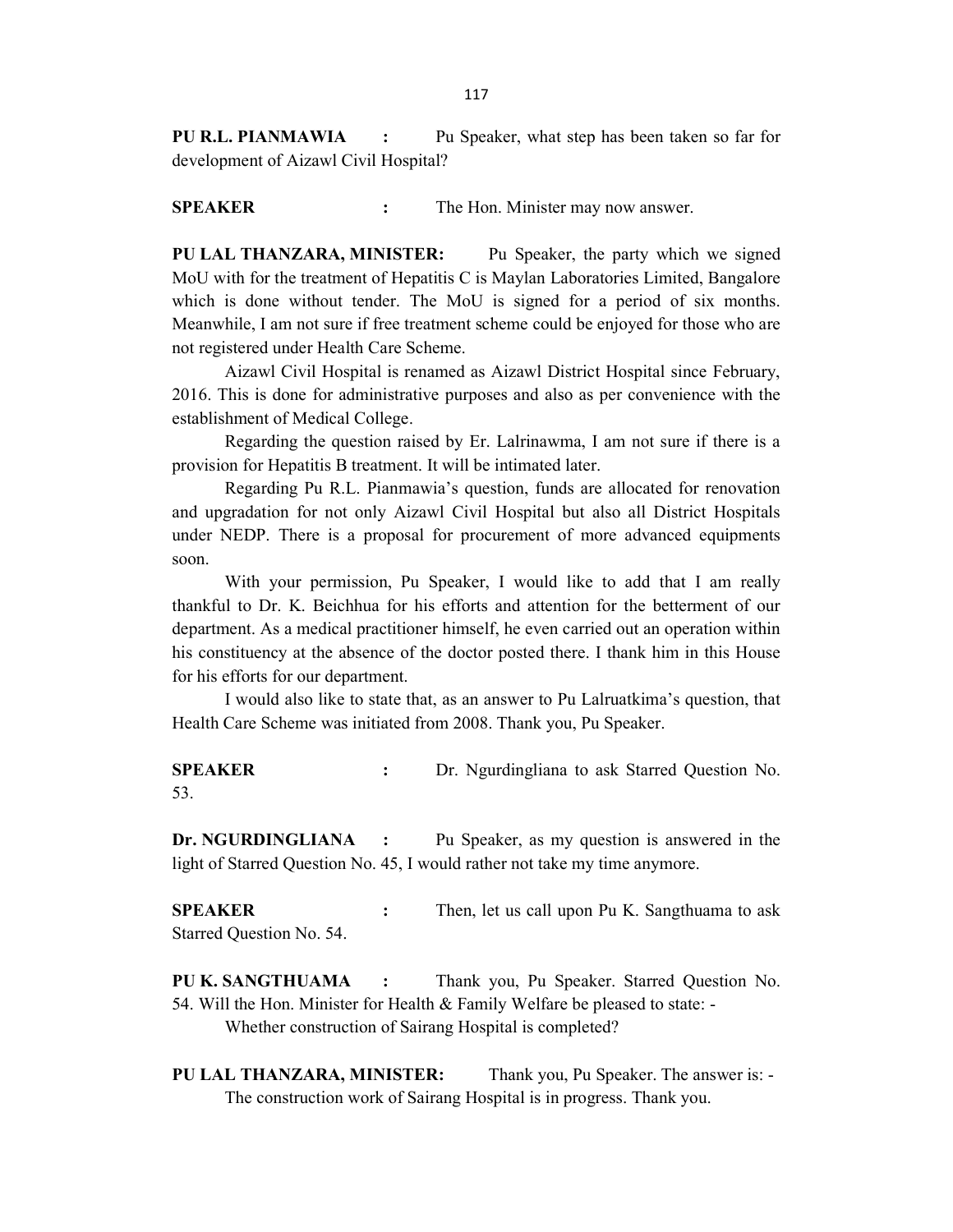SPEAKER : Supplementary Questions, if any?

PU K. SANGTHUAMA : Pu Speaker, I thank the Hon. Minister for the ongoing construction work of Sairang Hospital. We do hope that it will be completed soon. Thank you.

SPEAKER : The Question Hour is now over. I would like to inform the House that Pu J.H. Rothuama and Pu Hmingdailova Khiangte were granted leave for today.

 The Hon. Home Minister would like to make a "statement of corrigendum" regarding Starred Question No. 100, Ballot No. 8, Dated 15.3.2017. He may now lay the copy on the table of the House.

PU R. LALZIRLIANA, MINISTER: Thank you, Pu Speaker. I hereby make a "statement of corrigendum" regarding Starred Question No. 100, Ballot No. 8, Dated 15.3.2017 asked By Hon. Member Pu Lalruatkima that the area cultivated under WRC should be corrected as 16,862. Also in (c), the amount of money spent for WRC during 2012-2016 under RKVY should be ₹2776.24 lakh instead of 2,777.684 lakh. Thank you.

SPEAKER : Let us now call upon Pu Zodintluanga, Hon. Minister to take his time for Laying of Papers.

PU ZODINTLUANGA, MINISTER: Pu Speaker, with your kind permission I hereby lay on the Table of the House, "The Mizoram Water Supply (Control) (Amendment) Rules, 2016" and "The Aizawl Municipal Corporation Building (Amendment) Regulations, 2016". Thank you.

SPEAKER : Let the copy be distributed.

PU LALRINLIANA SAILO: Pu Speaker, Starred Question No. 16 which is concerned about Health & Family Welfare Department has been answered by P&E Department. Will it be possible to make a corrigendum to uphold the honour of this House?

SPEAKER : Let us call upon Pi Vanlalawmpuii to lay paper of her concern.

PI VANLALAWMPUII CHAWNGTHU: Thank you, Pu Speaker. With your permission and as I have been authorized by Subject Committee – II, I, hereby lay "The Statement on Action Taken on the further recommendations of Subject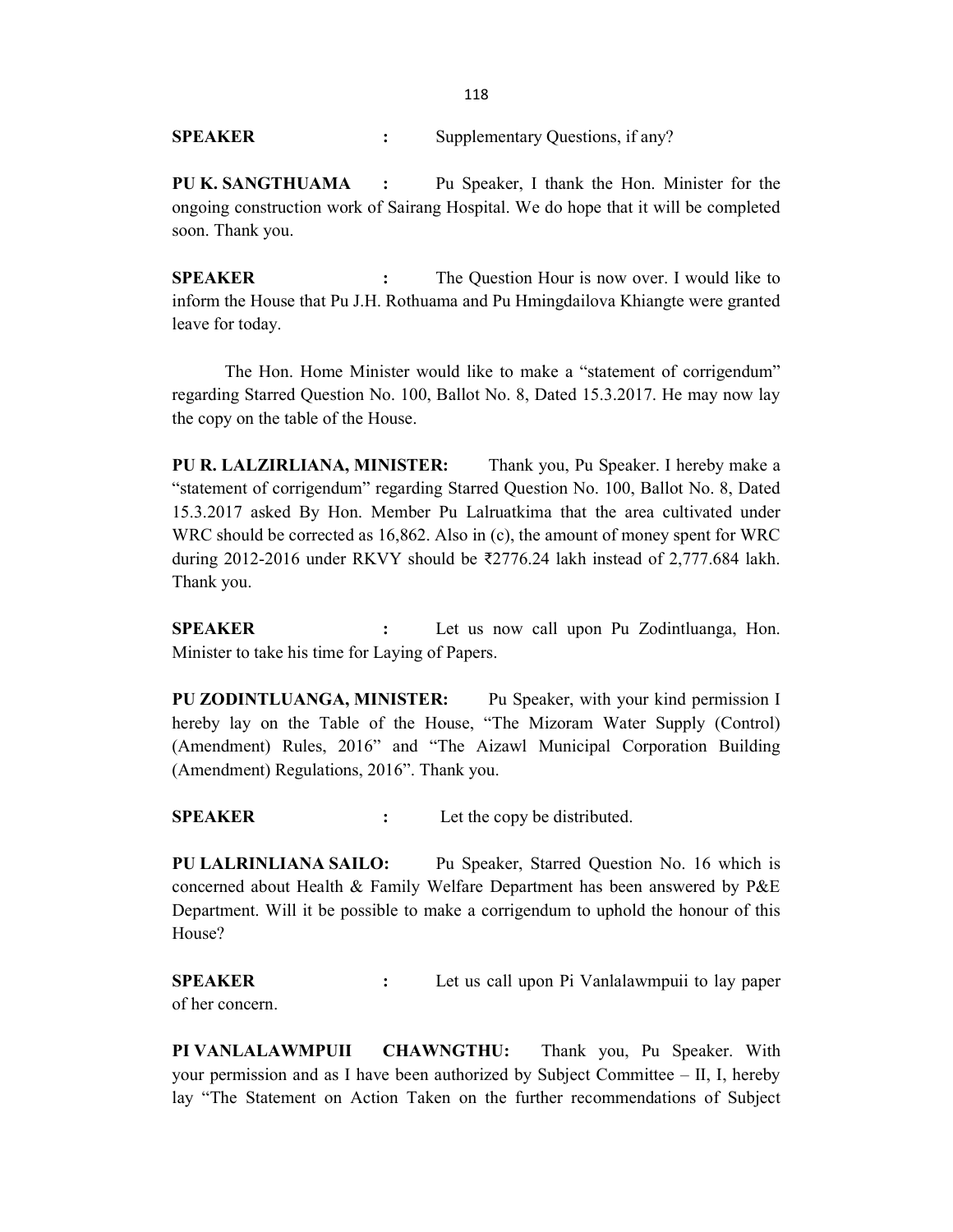Committee – II contained in the Fourth Report, 2016, relating to Environment, Forests & Climate Change Department" on the table of the House. Thank you.

**SPEAKER** : Let the copy be distributed. Let us again call Pi Vanlalawmpuii Chawngthu to present three Reports in the House.

PI VANLALAWMPUII CHAWNGTHU : Thank you, Pu Speaker. With your permission and as the Chairman of Subject Committee-III, I, hereby present three Reports, viz. "Sixth Report of Subject Committee II on Action Taken Report relating to Border Area Development Programme", "Seventh Report of Subject Committee II on Action taken Report relating to Tlawva Small Hydel Project" and "Eight Report of Subject Committee II on the Action Taken Report relating to Mizoram House (New Delhi, Kolkata, Guwahati)". Thank you.

**SPEAKER** : We shall now go to Financial Business. We will continue with discussion of the Annual Budget 2017-2018 of yesterday. Let us call upon Pu K. Sangthuama.

PU K. SANGTHUAMA : Thank you, Pu Speaker. I would like to start regarding Health Care scheme. Around 67% of Mizoram population is of rural people. It is a must to provide better medical care for them. Many of them have to face very high cost of treatment like kidney transplant. The assistance given under Health Care Scheme serves as a blessing for those people in such situations. Therefore, I believe that it is important to increase the prevailing amount of medical assistance given under Health Care Scheme and also allotting more funds towards this scheme.

 Regarding the medical reimbursement of government servants also, I believe that around ₹80 crore has been allotted for this. However, it is a fact that the government servants could only reimburse around 50% of their treatment cost. It may be good if the government takes steps for financial restriction in this regard. However, it is really desirable that more percents of their treatment cost could be reimbursed. I implore the government to take more considerations regarding the healthcare of the people.

 In Health & Family Welfare Department, we are facing huge problem due to shortage of Doctors and Nurses. Thus, it is vital to solve this problem soon. They are the people concerning the health of rural areas. It is more important to fill up these vacant posts than other posts like administrative services. I sincerely plead the government to take consideration in this regard.

 Pu Speaker, among many subjects, we have seen that ₹270 crore has been allotted for NEDP. However, we knew very few of the utilization of funds under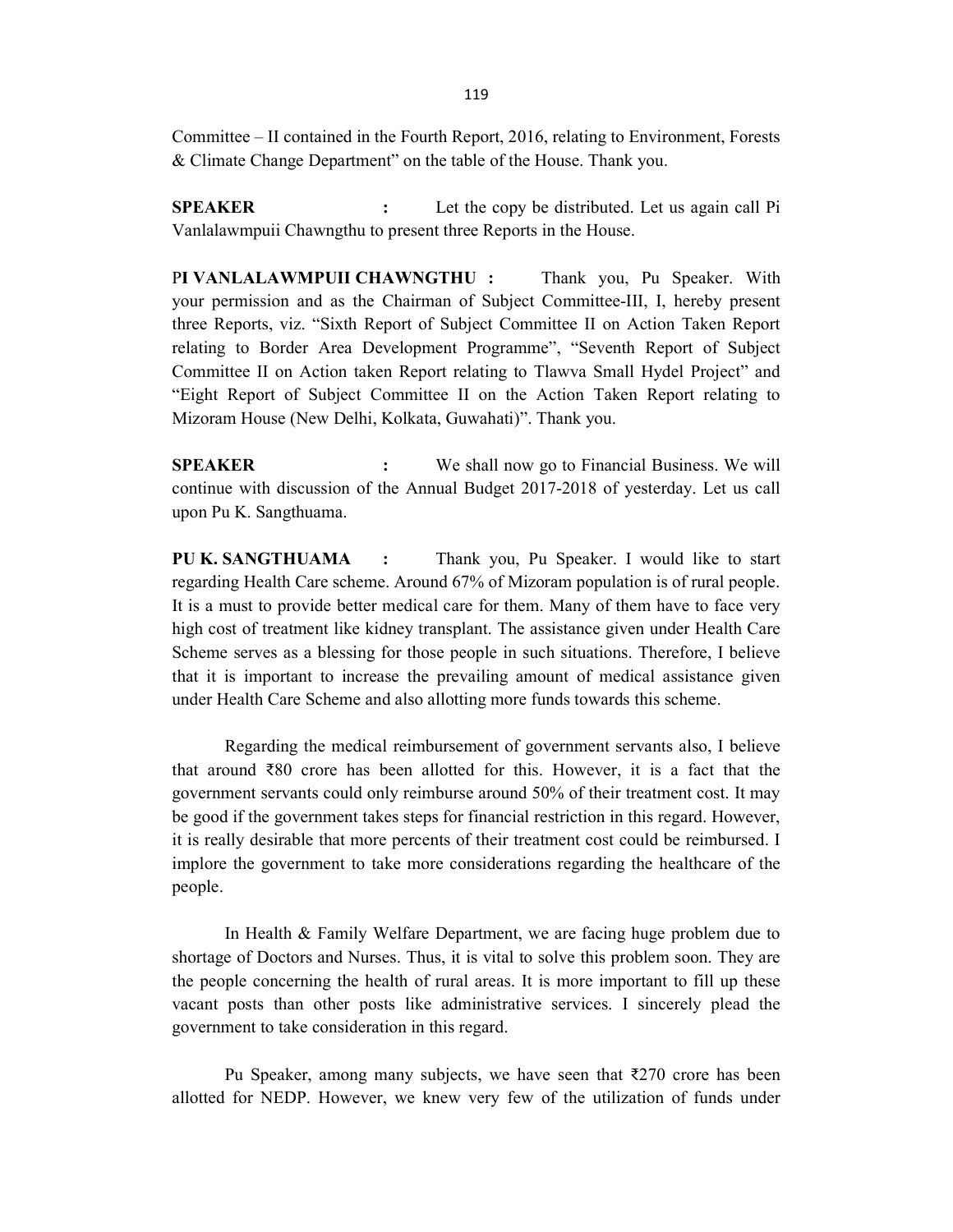NEDP in the past. It is desirable that information could be given in this House for our information as well as the people also. Thank you, Pu Speaker.

### SPEAKER : Pu Z.S. Zuala.

Lt. Col. Z.S. ZUALA : Thank you, Pu Speaker. We have heard from the Finance Minister's speech that ₹76 lakh has been added to Home Department budget. We therefore can learn that the department is under-strength very much. Therefore, it is important to give the available force proper treatment. Our state is in a very strategic place with state and international boundary. Therefore, our police force needs proper training and refresher courses. Meanwhile, they are having very limited resources for that. Thus, I believe that it is necessary to provide more funds so that they could have better training and preparation. It is the same in the intelligence service also. Collection of intelligence is very important task in security matters which may requires huge expenditure.

 Besides, regarding Excise forces, we need to strengthen the enforcement if we are undertaking prohibition or control. We also need to increase manpower. Therefore, I believe that the government needs to provide better financial backing towards Excise Department as well as Police Department.

 Pu Speaker, I appreciate the efforts made to avail funds for infrastructural development. Good monitoring is important so that the available funds are properly utilized.

 Regarding medical reimbursement of government, I believe that we have to pay a closer watch. I request the government servants also to be fair in their reimbursement. At the same time, authorization of the attendants should also be done properly.

 Last of all, it is a fact that our financial situation is much better than before. I really appreciate the way this government handles financial matters. I do hope this could be continued in the future. Thank you.

#### SPEAKER : Dr. Ngurdingliana.

**Dr. NGURDINGLIANA :** Thank you, Pu Speaker. First of all, I would like to appreciate the efforts made by the Hon. Finance Minister and officials of the department for bringing up a regular budget for 2017-2018. It is also notable that proper arrangements are made on the basis of recommendations of the Fourteenth Finance Commission.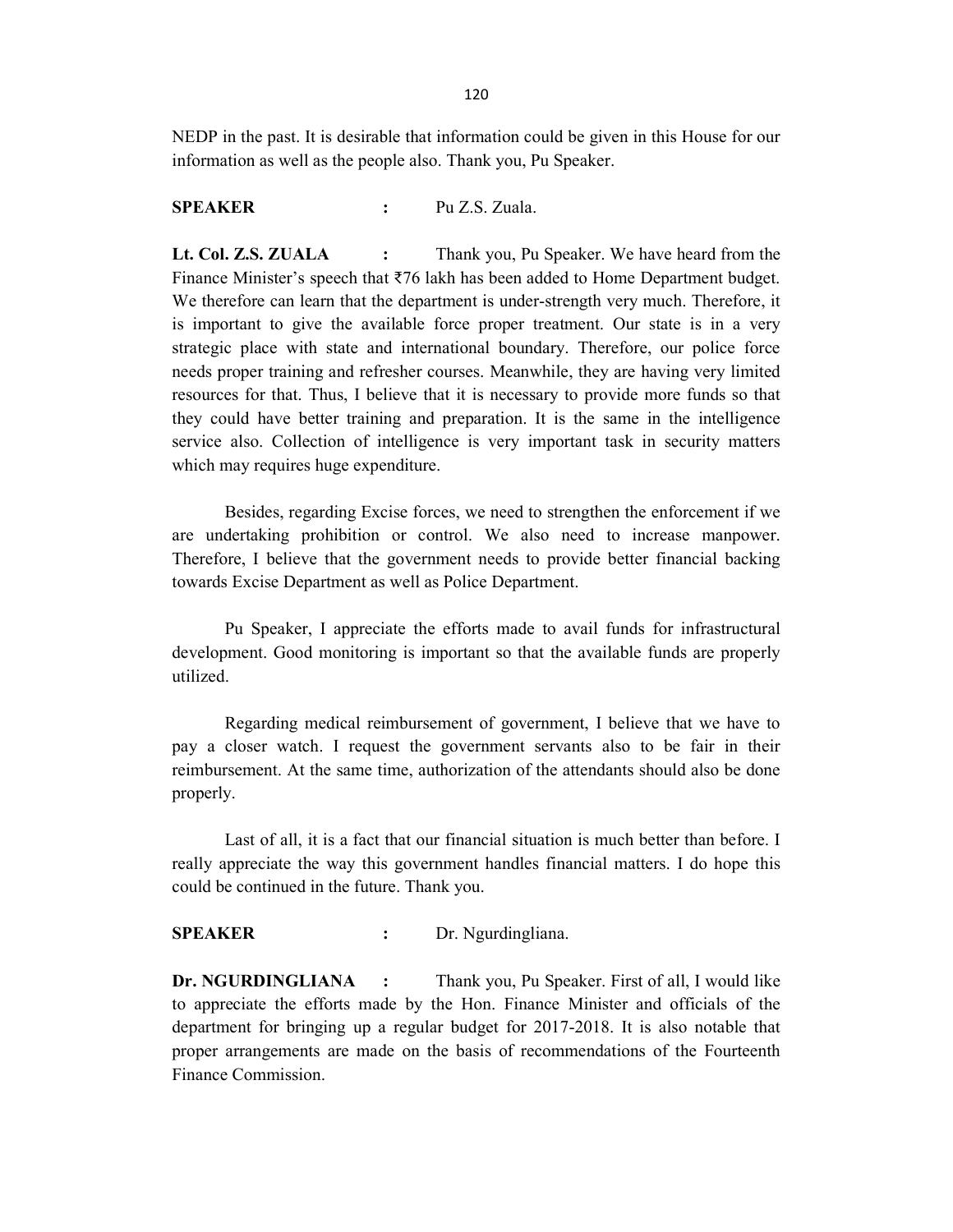We can see that 35.21% of the total budget is allocated for salary of government servants. Besides, ₹98 crore is also kept for the medical reimbursement. It is obvious that the government is giving a favourable treatment for its officials. Therefore, it could be expected that the government servants should work more efficiently in their respective works.

 Looking at the Capital Expenditure, we can see that huge amount has been allocated for infrastructure development. We can see that maintenance of roads and construction of new roads is prioritized. Availing of market ₹4 lakh market loan and ₹150 lkah from NABARD is also a positive one. Meanwhile, I am a little confused that Health Department is not included in the list of departments availing loan. We heard that recruitment of 25 doctors is under process. Besides this, there are too many shortage of manpower within this department at different fields. I wish we could manage to resolve this problem at least from NEDP.

 I appreciate the achievements of the Finance Minister as well as Finance Department regarding RBI ways and means, allotment of ₹1,206 lakh towards Police Department for travelling expense motor bill and purchase of new vehicles and uniforms. There used to be financial shortage for them even though we are having a very good police force. It is really pleasing to learn that infrastructure development could be found within the department also. There is still a long way to go in this regard. It is my desire that more funds could be allocated for Home Department, Health Department and School Education Department under NEDP also.

 Moreover, I believe that it is necessary to have women battalion within our police force which will be an important step for employment generation. Besides, women could serve as the pride of our state.

 I have also gone through the revenue expenditure. While the capital expenditure is increasing, the revenue expenditure is also quite satisfying. Lastly, Pu Deputy Speaker, there are 185 Banks functioning in our state. The amount of total Bank Deposit in such banks as on 31<sup>st</sup> March is ₹6,423 crore. However, our Banks contributes comparatively less towards their corporate social responsibility. I urge the banks to be more generous towards CSR as it is done in other states. Thank you.

PU LALROBIAKA : Thank you, Pu Speaker. I found our budget this year as one of the best budgets we have ever had after statehood. I do appreciate the efficiency of the Hon. Minister, Parliamentary Secretary and officials of Finance Department.

 In order to achieve development, it is vital to have peace and proper maintenance of law and order. In that regard, the achievement of the Hon. Home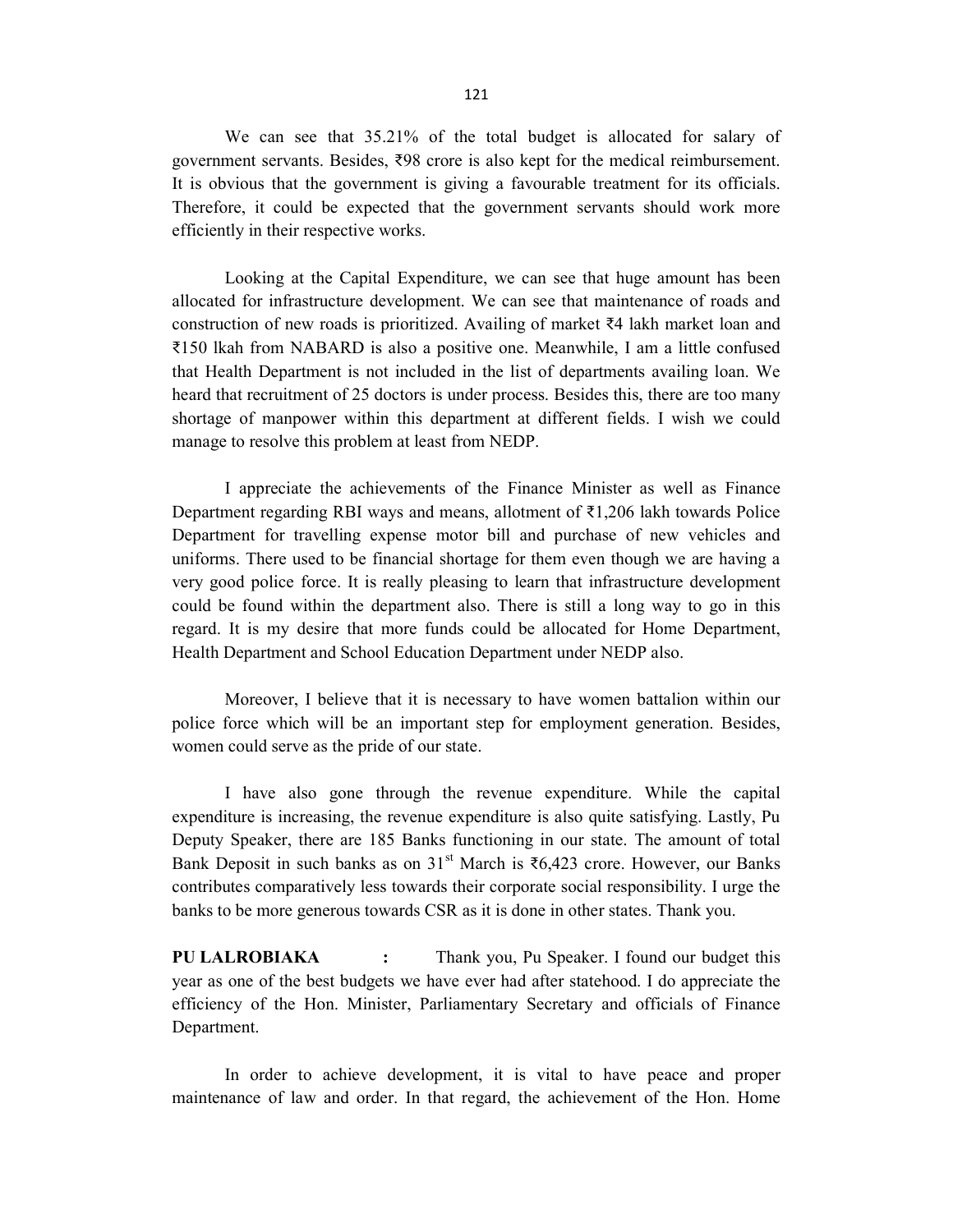Minister, the Hon. Chief Minister and all the staff of Home Department is noteworthy. It is also notable that ₹427.70 lakh is kept for vehicle maintenance cost and other funds for training and travelling expenses. We can also see huge development in the supply of clothing.

 There is an allegation from other parties that this government has poor financial management. However, considering the financial status of the state, statement of ways and means from RBI, it is obvious that this government may be the best in financial management this state has ever had. More funds are also allotted for TA where as the distribution pattern of available funds is also very well planned. There are certain results we are witnessing today within my own constituency also. The success of farmers nowadays is the result of NEDP introduced by this government. It is overwhelming to hear that  $\overline{3750}$  crore is kept for NEDP in this budget. I am also very grateful to hear that huge amount of money is available for farmers under Central Sponsored scheme like NLCPR and proper plan for utilization being prepared.

 The amount prescribed for construction and maintenance of road within the state is also a massive one. It is expected that this amount will be sufficient for improving the present situation of roads hindered by intense rainfall in the passing years. It is also great to learn nowadays that there is no difficulty in getting household supplies. The presence of peace and proper and maintenance of law and order is also notable. Thus, I am supporting this well-prepared budget to be passed in this House. Thank you.

#### CHAIRMAN : Pu Rinthanga.

PU K. LALRINTHANGA : Thank you, Pu Chairman. We can see that this Budget is giving great importance to NEDP. We have learned in the ongoing financial year also that the NEDP scheme has contributed a lot for the socio-economic progress for the people. What I would like to stress upon is its contribution for the farmers. Many agricultural link roads have been constructed under this scheme and is great to learn that this would be continued under this budget also.

 In Para 24, we have seen that ₹239 crore for maintenance of roads and ₹657.64 crore for construction of new roads has been allotted in this budget. Roads within Aizawl city are also maintained very well under UD & PA Department. Certain works like extension of road at Vaivakawn and other places are notable. It is a great achievement of the government that tenders are floated for the maintenance of National Highways.

Besides, within my constituency, there is an important road connecting North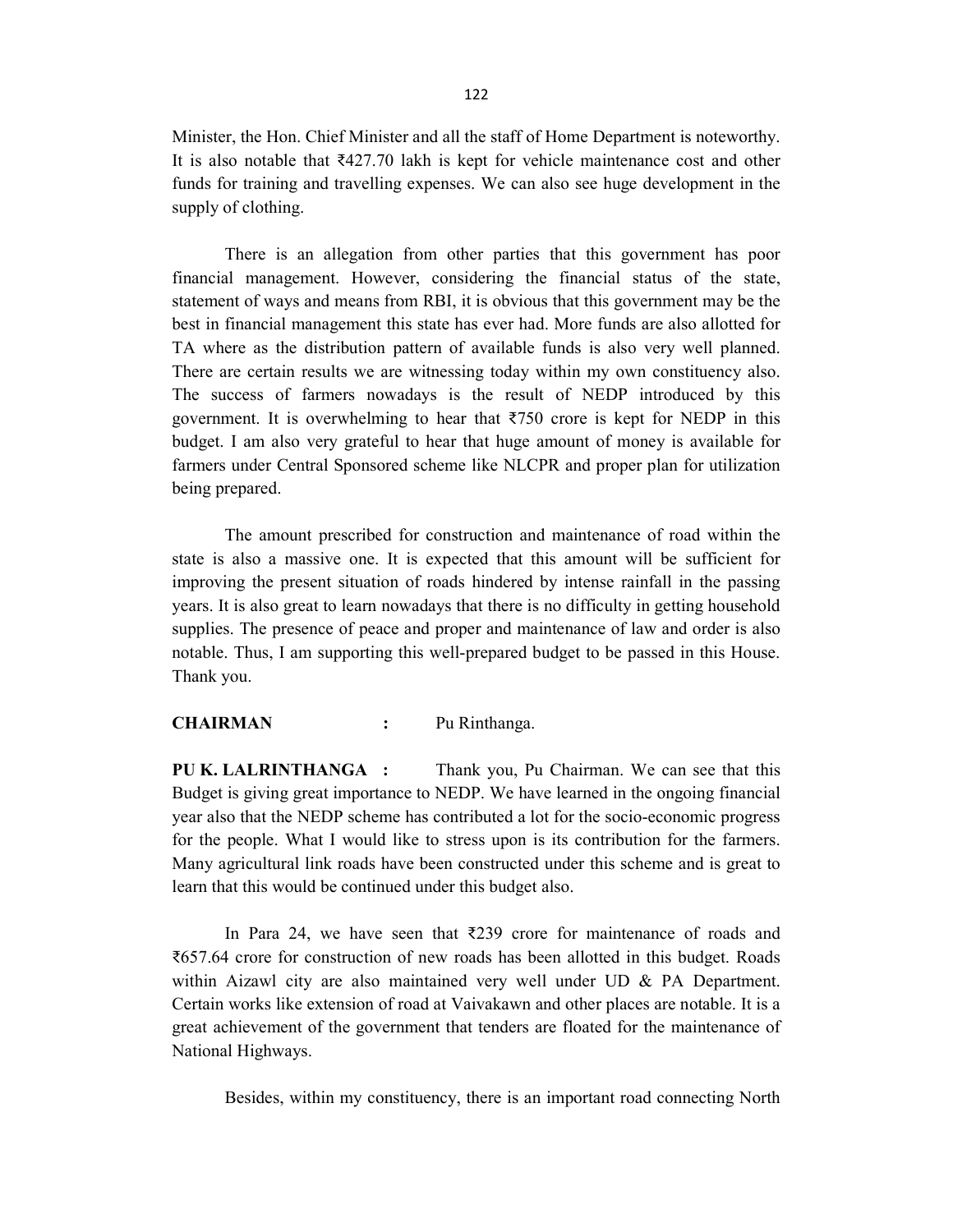Thinglian. This important road for the locals has been constructed under RD Department. However, there is no fund available for its further maintenance. We are very grateful to learn that ₹239 crore has been kept for road maintenance and we do hope that the said road will be renovated from this fund.

 ₹140 crore of Centrally Sponsored Schemes is seen in this budget. If this is to meet the state matching share, the total amount expected will become ₹1400 crore. I believe that this amount will contribute a huge leap towards the development of the state.

 ₹473.01 has also been kept for Police domestic travelling expense. The police forces used to face a great deal of problems in claiming their TA/DA in the past. It is a pleasing knowledge to learn that their financial needs are now going to be met.

 It is also great to learn that the market borrowing decreases to 40.87% during 2017-2018. This is only possible with the efforts made by the Hon. Finance Minister. Moreover, the State GSDP is also raised to 13.05. Regarding food security, separate scheme has been chalked out by the Hon. Finance so that each and every family could enjoy the scheme. I would like to point out these matters among many other things worth mentioning. Thank you.

#### CHAIRMAN : Pu H. Zothangliana.

PU H. ZOTHANGLIANA : Thank you, Pu Chairman. We can know how good this budget is from the comments made by a major party leader in today's newspapers as he branded it as a populist budget which means is good enough for the general public. There are many comments to criticize NLUP in the past also. However, the people especially the farmers are witnessing how good the scheme is. Construction of agriculture link roads which is the immediate need of the farmers has been undertaken from the allotted amount of ₹250. It is an inclusive development that the state needs which this scheme provides. In this coming year of 2017-2018, larger amount of ₹750 has been kept for NEDP. I believe this amount will bring more inclusive development for all sections of the society.

 We may all aware that huge amount could be availed under the centrally sponsored scheme. This budget has kept  $\bar{\tau}$ 140 crore solely for state matching share. This is an important and a wise move for the development of our state.

 The government is much aware of poor condition of roads and bridges at some places. However, it is our opinion that last year could be spent as year of consolidation. As a result of this wise decision and financial management, we have now witnessed a huge amount of budget for construction of roads in this year's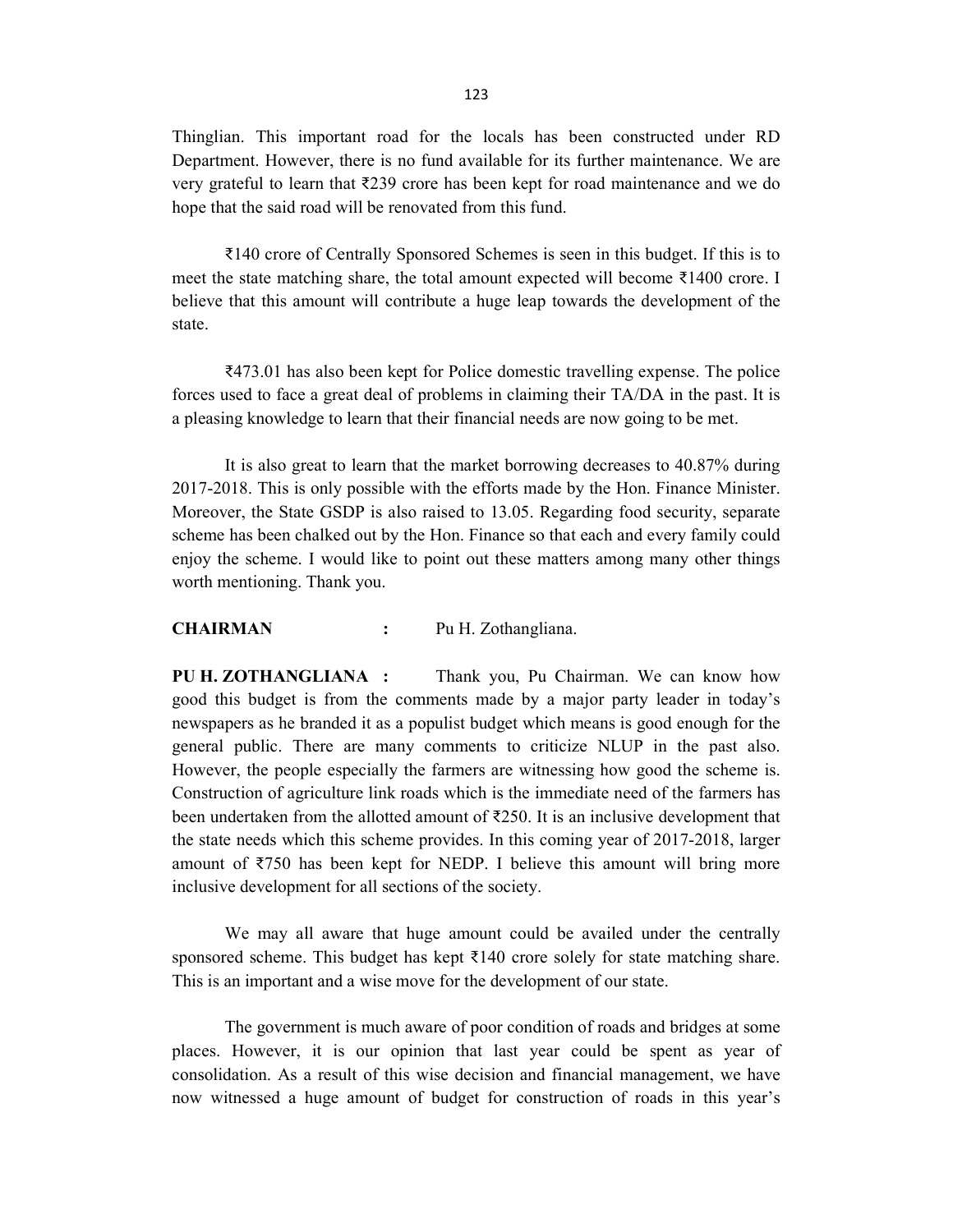budget.

 The public debt has decreased to 90% under this government headed Pu Lal Thanhawla. It is estimated that public debt will decrease to 40.87% and fiscal deficit to 0.79% by the end of this ministry. This is a great achievement made by this government.

 Regarding Food Security Act, the wise move made by the Hon. Supply Minister is noteworthy as procurement of rice from the local suppliers is being introduced. As a result, we are able to save the estimate amount of  $\overline{558}$  crore. Thus, I fully support this budget to be passed in this House. Thank you.

DEPUTY SPEALKER : Pu Lalruatkima.

PU LALRUATKIMA : Thank you, Pu Deputy Speaker. I am grateful to learn that a regular budget is presented today. The ruling party greatly emphasize on the success of NLUP. However, the contribution of Agriculture and allied sector contributed only 18.75% according to Economic Survey of India and 55.64% by the Service Sector. This shows that there is no actual development to those who engaged in agriculture and its allied sectors.

 It is said that there is huge increase in expenditure in MR Bill. I do not believe that anyone would like to have ailments to claim MR Bill. Meanwhile, it is a question if the imposition of MLPC Act contributed for the increasing MR Bill. We had learned yesterday that we could make a profit of  $\bar{\tau}$ 1.5 crore out of the interest from Health Care Corpus Fund if we have deposited the amount in an appropriate bank. This further indicates we need to put more efforts on resource mobilization.

 Pu Chairman, the strengthening of Home department and allotment of budget for maintenance of road are a notable for these happened to be the main factor of the problems we are facing nowadays. I would like to add that we need to find a better method of road construction as the prevailing system is not good enough. We need to introduce different methods like paver blocks, Cell-filled Concrete Cement, etc. Besides, it is my desire that the CSS teacher would be provided their welfare as assured by the Hon. Finance Minister.

 Lastly, it should be our first priority that our state witnesses development, and that the farmers get what they deserve. In order to achieve that, it is necessary to meaningfully dispose the budget we are having today with a good monitoring. Thank you.

**DEPUTY SPEAKER** : We shall now take a recess till 2:00 PM.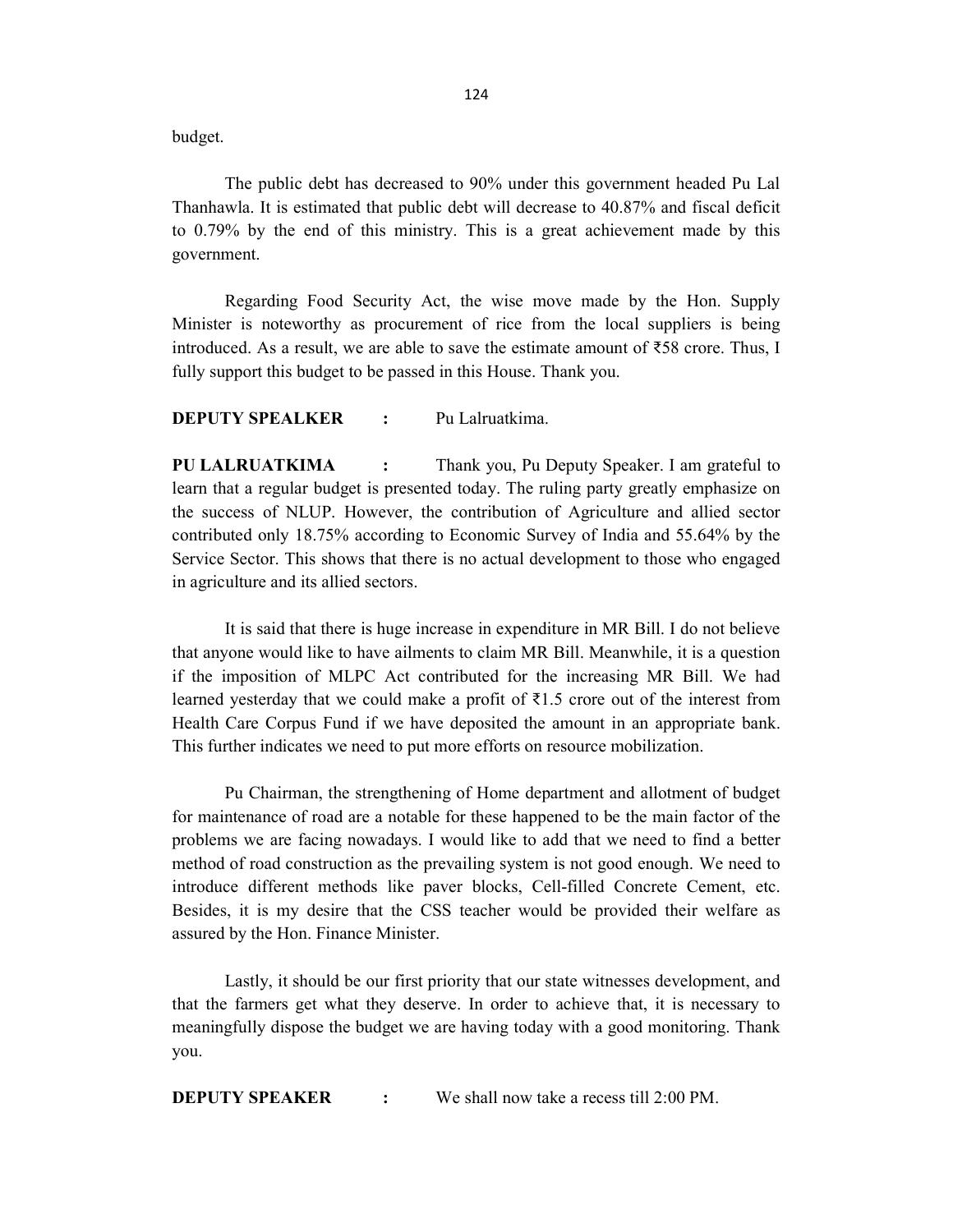#### 2:00 PM

**SPEAKER** : To continue with the budget discussion, let us call upon Pu Joseph Lalhimpuia.

PU JOSEPH LALHIMPUIA: Thank you, Pu Speaker. I would like to speak about some points regarding this budget. The increasing budget is at some points due to new system of financial devolution introduced by the central government. While this is the case, the Hon. Finance Minister and the Parliamentary Secretary have choked out a good budget. We used to have no problem in terms of state matching share also in the past. The problem is arises when the central government withheld release of funds under Centrally Sponsored scheme. This is why salaries of SSA teachers, RMSA teachers, etc could not be paid in time. It is the same this year as well.

 Pu Speaker, there are many thing to say about NEDP. The contribution of this policy towards development of village infrastructure, road infrastructure development, etc. is quiet notable. Besides, there are certain schemes and the ongoing works which have been delinked by the BJP-led government. In such cases in which the next installment of funds is being awaited, the ongoing works needs to be inevitably terminated. Yet, the NEDP Scheme provides the necessary funds for the completion of such ongoing works. New model schools are established and new buildings in Higher Secondary Schools are constructed so as to accommodate more students. All these are done through NEDP.

 When this Ministry, under the leadership of Pu Lal Thanhawla came into being, the state has a debt of more than 100% of our GSDP. However, as we have listened in the Hon. Finance Minister's Budget speech, it decreased to 40% as of now. Meanwhile, certain funds for development have been availed from different Banks which are all the signs of good financial management.

 It is often said that the condition of our roads is intensive and it may be true to some extents. However, it should also be noted that there are many states whose roads are not as good as ours. It should also be remembered that problems regarding roads are also due to bad weather and financial limitations.

 To conclude, Pu Speaker, I am pleased with the distribution of funds in this budget as a huge progress is seen in the budget alone. I am grateful for all the plans under NEDP also. Thank you, Pu Speaker.

SPEAKER : Pu K.S. Thanga.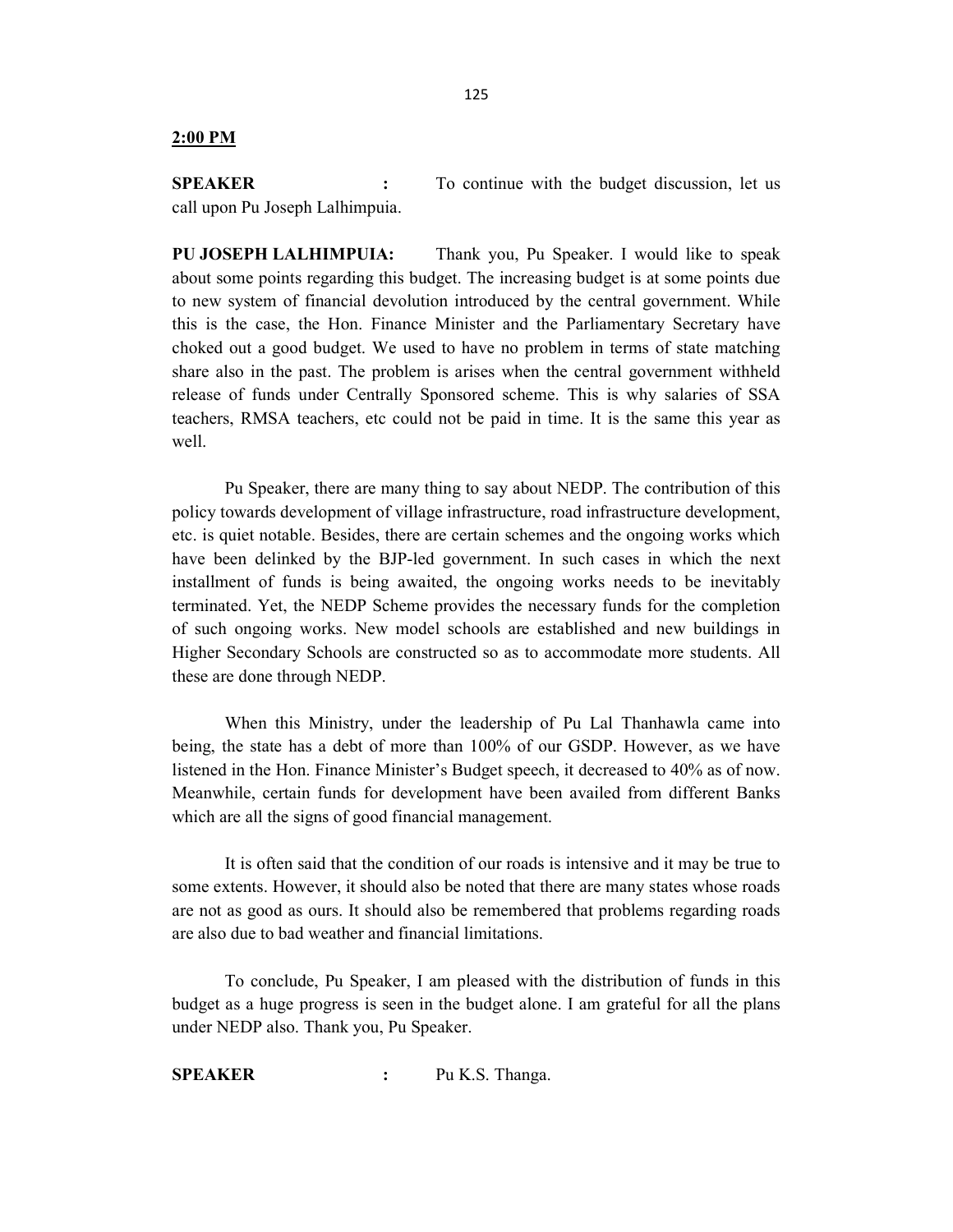PU K.S. THANGA : Thank you, Pu Speaker. I would like to say a few words about our budget. I am very grateful to have a regular budget being discussed today. There are certain problems as a result of new financial system introduced by the central government. It is a great achievement that the Hon. Minister could present a regular budget today despite all the problems that may arise.

 In the new financial system, the previous classification of plan and non-plan fund had been eliminated. It will be clubbed together simply as a budget.

 We have seen a huge plan for infrastructure development in the budget. The estimated Capital Expenditure is amounting to  $\overline{z}$ , 2,414 crore while increase in the budget amount is 45.72%. It is apparent that this will contribute greatly for the development of the state.

 All these improvements are the result of the year of consolidated declared last year for financial improvement. Steps taken for development of Home Departments are also worth mentioning. It is also a new practice that the budget has been presented in Mizo language so that the majority could understand it. The allotment of funds for Home department is also an important content of this budget.

 Revenue Expenditure seems to be a huge amount. This head is meant for providing almost all the basic necessities of the people. The MLA funds which is fully utilized for the public also falls under this category. Likewise, the estimated fiscal indicator shows a huge amount of revenue surplus of ₹1,787.10 where as the fiscal deficit is increased by a margin of 0.79%. This is a great achievement for our state.

 Keeping ₹239 crore for maintenance and ₹897 crore for construction of roads is a very important content of this budget. It shows that there is a positive signs under this government. It is obvious that government's initiatives towards year of consolidation and other economic measures pay off. Thank you.

### SPEAKER : Pu T. Sangkunga.

PU T. SANGKUNGA : Thank you Pu Speaker. The budget we are discussing is an important milestone in Indian budgetary system as all the categories like Plan Budget, Non-Plan Budget and railway budget are now clubbed together as a general budget. This is started by the UPA government by the formation of C. Rangarajan Committee which further recommended this new system way back in 2011.

 As already stated, this budget seems to be one of the best since our statehood. It is a fact that our budget size could not be large at the time of UT and the same trend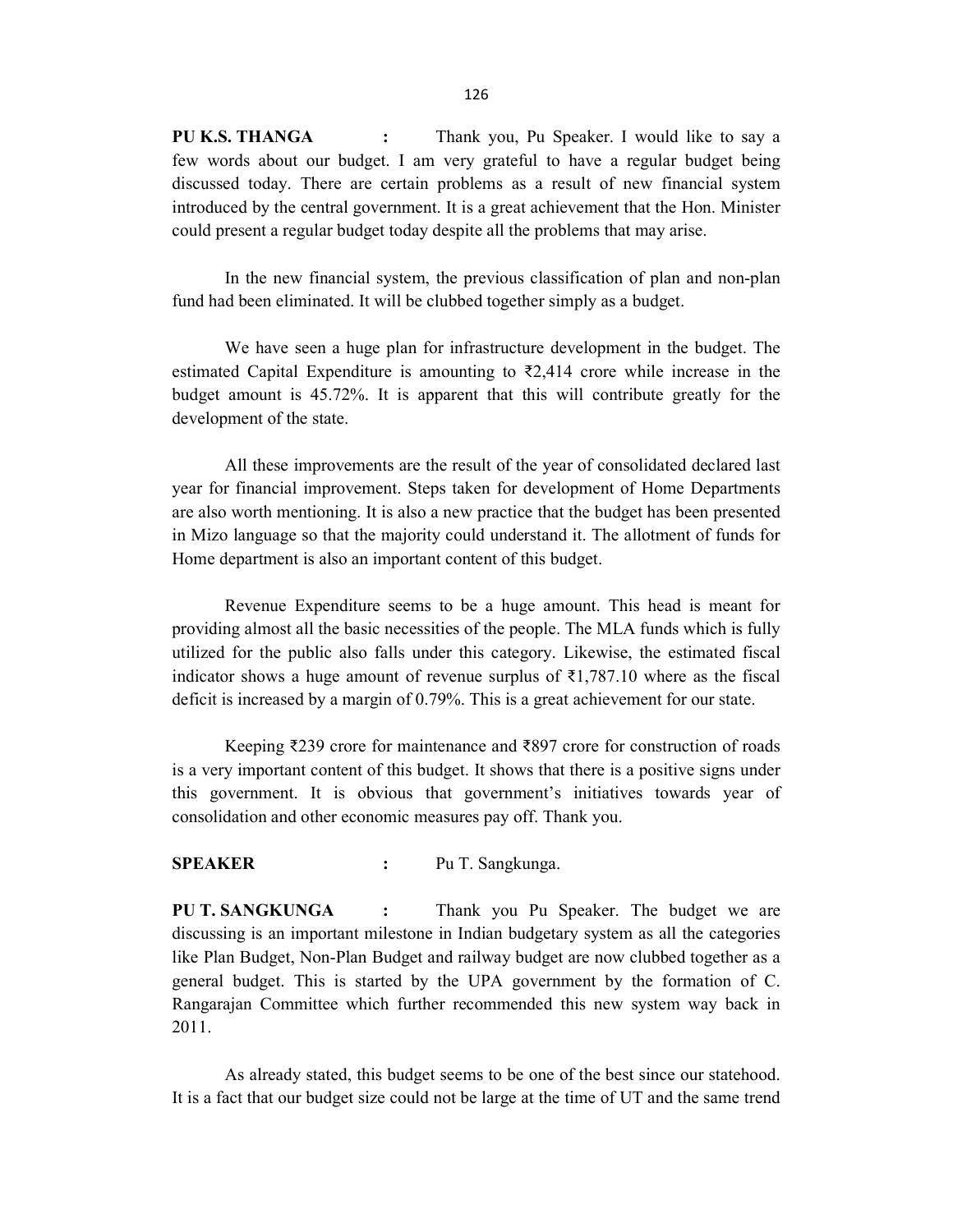continued even after the statehood. However, this increase in our budget is the result of efforts made by the Hon. House Leader, the Hon. Deputy Leader and the Hon. Finance Minister as well as government officials with the coming  $14<sup>th</sup>$  Finance Commission. The increase in Capital Expenditure is 22.86% which is a massive increase. It is the largest among the budgets we ever had and also the biggest increase rate. The Capital Expenditure is meant solely for development and thus, indicates that development is awaiting us. I really appreciate the works done by the Hon. House Leader and the Hon. Finance Minister in this regard.

 The construction of agriculture link roads under NEDP is noteworthy. In my constituency, we are witnessing immense development in infrastructure under NEDP. It is our priority as an MLA to have good education and health facility. This government has filled up several vacant posts in this regard as several number new posts are also created. I am very happy to have this government who works tirelessly for the welfare of the people. Thank you, Pu Speaker.

PU VANLALZAWMA : Thank you Pu Speaker. I am grateful to discuss the Budget for 2017-2018. It is notable for its simplicity that we can easily understand the contents. Meanwhile, I have a little doubt that a huge amount of  $\overline{5750}$  crore as being kept for NEDP.

 The budget lays stress on infrastructure development which is very important for the state. We know that the conditions of our roads are very poor nowadays and I hope this problem could be resolved through this budget.

 As mentioned earlier, Health Care Scheme is very important for the poor sections of the society which comprises mostly of manual labourers. In case of ailments, these people have no assistance other then the Health Care Scheme. Therefore, it is my desire that more funds could be allotted for this purpose.

 Education seems to be a little neglected. Amidst different important aspects, education remains one of the most important factors for development. There are many shortcomings in our present education system as shortage of manpower and infrastructure needs are many. I urge that new consideration should be made in this regard.

 Regarding Transport Department, it will be appreciated if bifurcation of STO is done immediately. I request the Hon. Minister to consider the matter.

 Lastly, Pu Speaker, what matters the most is not only the amount of the budget but also its utilization. The success and failure of this budget will be seen next year. Therefore, good monitoring is a must for a success budget. Thank you, Pu Speaker.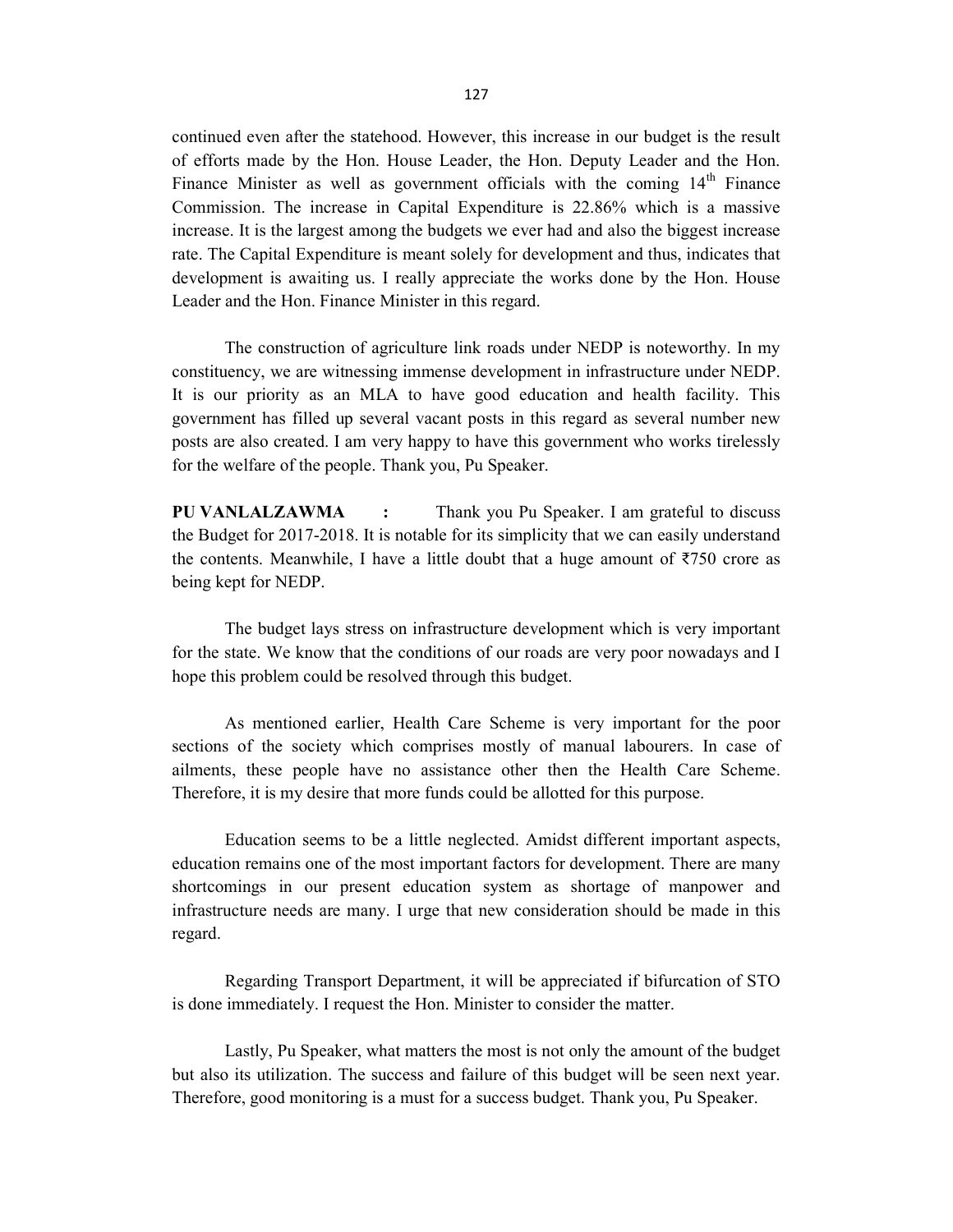SPEAKER : Let us now call upon the Hon. Finance Minister to wind up our discussion and after that, the Hon. House Leader may also take his time.

PU LALSAWTA, MINISTER: Pu Speaker, 21 Members have participated in the budget discussion and I will try to react what I think to be necessary. It is a fact that the budget amount is much more than that of the UT period; it was only around ₹17 crore in 1972. We have said that a new system of financial eliminating the Plan Fund, Non-Plan fund and Railway Budget has been introduced. However, as asked by Er. Lalrinawma, the non-plan is included in the Budget estimate due to the need to continue with the ongoing budget. It could be seen that it is not repeated in this year's budget estimate.

 We have tried our level best to adopt the best economic measures for our state as we have even received certain suggestions in this regards for which we are very thankful. It is a part of this that we declared the Year of Consolidation. The Cabinet Sub-Committee on Economic Measures is established.

 Pu Speaker, certain Members have mentioned about NEDP. The Economic Survey 2016-2017 contains important points about NEDP but could not be highlighted in depth as this is only a general discussion.

 ₹250 lakh has been kept under ICT Department to improve the system of online transaction. It contains several points such as Falkawn Hospital, establishment of Aizawl City Centre and steps to alleviate traffic problem within Aizawl city. However, the most important, as mentioned by the Opposition Group Leader, is how we utilize the available fund. Even if there is huge amount, there can be no improvement without proper management and monitoring. Knowing this, the government laid stress on development of infrastructures which could uplift the rural areas as well as the farmers. Assistance will be provided under NEDP for the farmers and the needy. In this regard, it is the opinion of the government to lay stress on crops which have high demands.

 One of our members had spoken about Lottery. They keep questioning about why we are not making only  $\overline{2}25.45$  crore out of the total ticket cost of  $\overline{2}11,834$  crore. We need to understand that when we sold a lottery, there is a prize to be paid. A huge amount has been spent on its prize. Besides, huge amount of tax should also be paid. This is why the profit we made from lottery seems a little less.

 Regarding the bad condition of road, there are allegations that the government as not doing well enough. However, this is due to the climate change we suffered nowadays. There is a huge rainfall which hinders the maintenance work.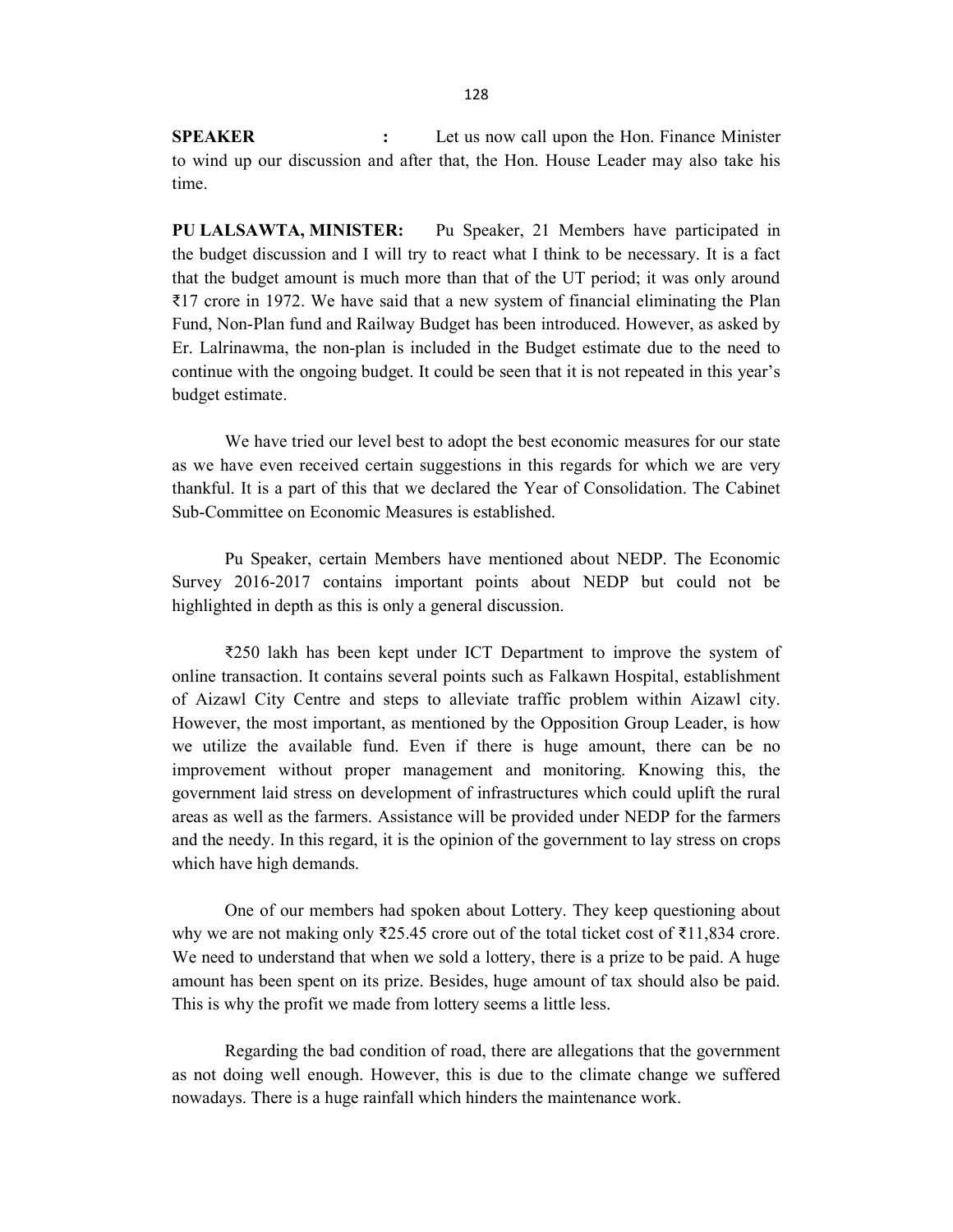Regarding the Fourteenth Finance Commission, even though there are some changes in our favour, it should be remembered that there are also some changes which barred our welfare. Meanwhile, I would like to state that there are some states which could not achieve this kind of budget.

 Corpus Fund of Health Care has been mentioned from time to time. There is a committee under the leadership of the Secretary, Finance Department. The selection of Banks is done keeping in view of the interest offered as well as the capacity of the bank.

 We have also received some appreciations regarding our budget as a result of the hard work and guidance rendered by the Hon. Chief Minister. Besides, the officials of Finance Department and the officials of Planning Department work very hard to have this budget prepared.

 I would like to urge the cooperation of the general public for the better functioning of the government. We are looking forward for the maintenance for our roads also.

 Regarding State Planning Board, some have opinion that it would also be disbanded as the Planning Commission had been discontinued in the centre. However, keeping in view of its contribution for Mizoram Government, it is decided that it should continue as before for their work is phenomenal for the state and they played an important role in preparing this very budget estimate.

 Pu Speaker, the government exists only because of the people. In turn, it is the desire of the government to work for the welfare of the people which is the reason for introduction of NEDP also. We want the people to love this government. Meanwhile, some central schemes have been scrubbed-off due to which certain ongoing works have to be stopped and the government therefore considers continuing with its own resources. JNNURM should be continued in this manner and other schemes will also be considered later. It has to be noted that the central government have many lapses in its administration; such is the case in this situation also.

 Going back to NEDP again, ₹490 lakh had been kept last year for education Department. For 2017-2018, the amount is increased to  $\overline{\xi}1000$  lakh. It is a fact that every good thing could not be fulfilled immediately and the government will consider it step by step for development in every field. Education Department has a great contribution for the development of our state and they could never be neglected.

 Lastly, I would like to thank my fellow Hon. Members for taking part in the Budget discussion today. I do appreciate their suggestions and ideas for the